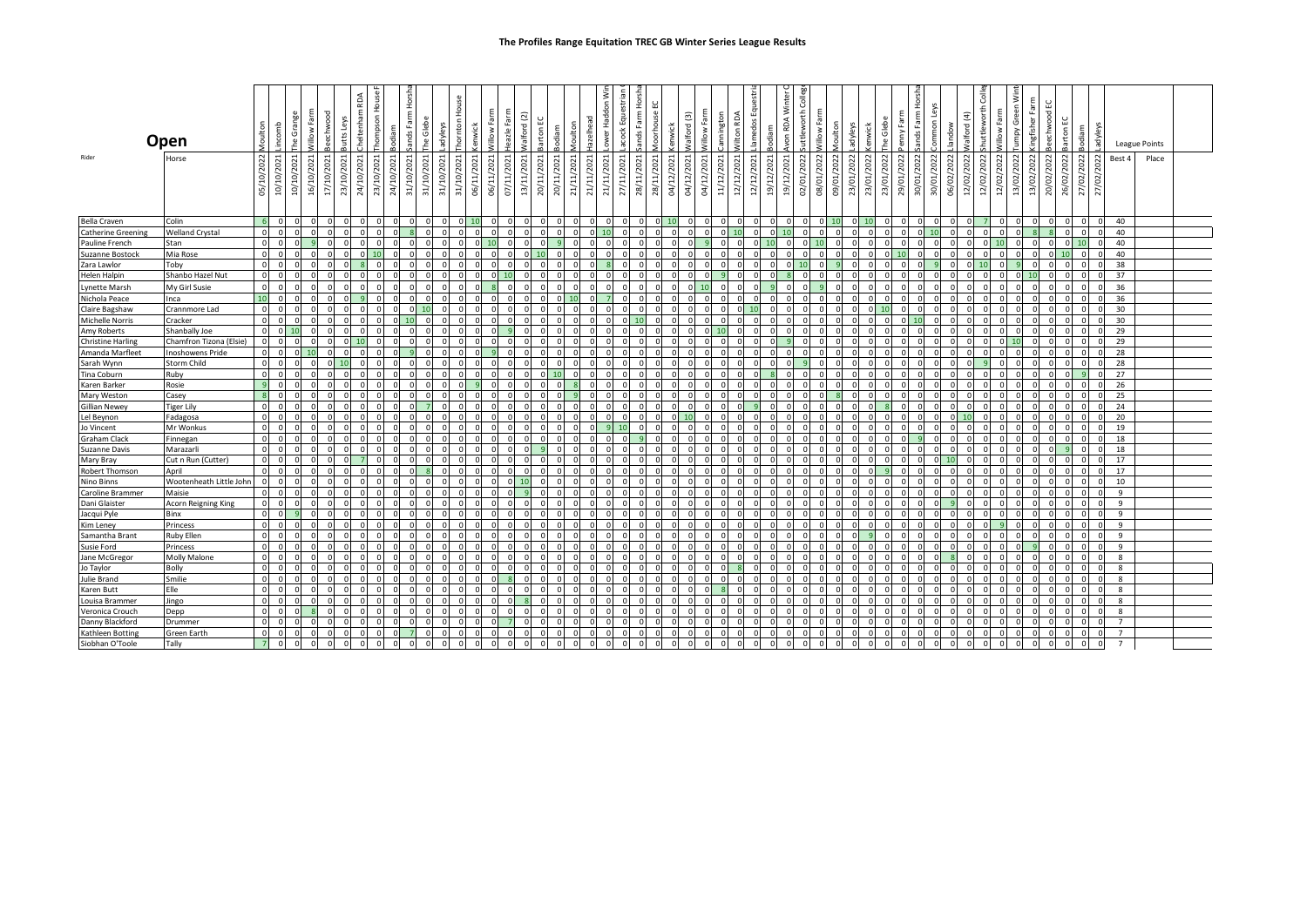| <b>Open Intermediate</b>      |                         |            |            |                                |                                                     |            | $\overline{\mathbf{v}}$ |                                  |           |              |                             |                                               | 푽                       | -3         |                                | $\overline{c}$<br>$\mathbf{\sigma}$ |            |              | ower Hadd  | $\mathbf{\mathsf{v}}$     | 묘          |                     |                                               | ම         |                             | £<br>F                   |                                        |                                | 3<br>ဥ       |            |                          |                     | adyleys    |            |                   | ≽          | ds Fa               |            |                                       | $\overline{a}$<br>$\overline{\sigma}$<br>$rac{1}{2}$ |                                    |                          | O                    | ÷          |                     |                        | odiam      | Ř          | <b>League Points</b> |
|-------------------------------|-------------------------|------------|------------|--------------------------------|-----------------------------------------------------|------------|-------------------------|----------------------------------|-----------|--------------|-----------------------------|-----------------------------------------------|-------------------------|------------|--------------------------------|-------------------------------------|------------|--------------|------------|---------------------------|------------|---------------------|-----------------------------------------------|-----------|-----------------------------|--------------------------|----------------------------------------|--------------------------------|--------------|------------|--------------------------|---------------------|------------|------------|-------------------|------------|---------------------|------------|---------------------------------------|------------------------------------------------------|------------------------------------|--------------------------|----------------------|------------|---------------------|------------------------|------------|------------|----------------------|
| Rider                         | Horse                   | 05/10/2022 | 10/10/2021 | $\circ$<br>$\overline{ }$<br>ğ | $\overline{\phantom{0}}$<br>$\sim$<br>ö<br>ă<br>ট্র | 17/10/2021 | 23/10/2021              | $\mathbf{\ddot{}}$<br>24/10/2021 | 23/10/202 | 20<br>24/10/ | $\blacksquare$<br>31/10/202 | 31/10/2021<br>$\sim$<br>ë<br>1/10/2<br>$\sim$ | 06/11/2021<br>31/10/202 | 06/11/2021 | /202<br>$\overline{ }$<br>07/1 | 13/11/2021<br>20/11/2021            | 20/11/2021 | /202<br>21/1 | 21/11/2021 | 21/11/2021<br>$\mathbf -$ | 27/11/2021 | $\mathbf{r}$<br>28) | 28/11/2021<br>$\blacksquare$<br>202<br>04/12/ | 04/12/202 | ÷<br>202<br>$\sim$<br>04/12 | 11/12/2021<br>12/12/2021 | $\sim$<br>ö<br>$\sim$<br>$\frac{2}{1}$ | $\blacksquare$<br>202<br>19/12 | 19/12/2021   | 02/01/2022 | $\sim$<br>/202<br>08/01/ | $\sim$<br>09/01/202 | 23/01/2022 | 23/01/2022 | $^{50}$<br>23/01, | 29/01/2022 | $\sim$<br>30/01/202 | 30/01/2022 | $\sim$<br>06/02/2022<br>202<br>30/01, | 12/02/2022                                           | $\sim$<br>$\overline{5}$<br>12/02/ | 6<br>2/02,<br>$\ddot{ }$ | $\sim$<br>13/02/2022 | 13/02/2022 | $\approx$<br>20/02/ | $\sim$<br>202<br>26/02 | 27/02/2022 | 27/02/2022 | Best 4 Place         |
| <b>Catherine Greening</b>     | <b>Welland Crystal</b>  | $\sqrt{ }$ |            |                                |                                                     | $\sqrt{ }$ |                         |                                  |           |              |                             |                                               | $\sqrt{ }$              |            |                                |                                     | $\Omega$   |              | $\Omega$   | 10                        | $\Omega$   |                     | $\Omega$                                      |           |                             | $\Omega$                 |                                        |                                | $0 \quad 10$ |            | $\Omega$                 |                     | - C        |            |                   |            | $\Omega$            |            | $\Omega$                              |                                                      |                                    |                          |                      |            |                     |                        | $\Omega$   |            | 40                   |
| Pauline French                | Stan                    |            |            |                                |                                                     |            |                         |                                  |           |              |                             |                                               |                         |            |                                |                                     | $\Omega$   |              |            |                           |            |                     |                                               |           |                             |                          |                                        |                                |              |            |                          |                     |            |            |                   |            |                     |            |                                       |                                                      |                                    |                          |                      |            |                     |                        |            |            | 40                   |
| Zara Lawlor                   | Toby                    |            |            |                                |                                                     |            |                         |                                  |           |              |                             |                                               |                         |            |                                |                                     |            |              |            |                           |            |                     |                                               |           |                             |                          |                                        |                                |              |            |                          |                     |            |            |                   |            |                     |            |                                       |                                                      |                                    |                          |                      |            |                     |                        | f.         |            | 40                   |
| Nichola Peace                 | Inca                    |            |            |                                |                                                     |            |                         |                                  |           |              |                             |                                               |                         |            |                                |                                     |            |              |            |                           |            |                     |                                               |           |                             |                          |                                        |                                |              |            |                          |                     |            |            |                   |            |                     |            |                                       |                                                      |                                    |                          |                      |            |                     |                        |            |            | 38                   |
| Suzanne Bostock               | Mia Rose                |            |            |                                |                                                     |            |                         |                                  |           |              |                             |                                               |                         |            |                                |                                     |            |              |            |                           |            |                     |                                               |           |                             |                          |                                        |                                |              |            |                          |                     |            |            |                   |            |                     |            |                                       |                                                      |                                    |                          |                      |            |                     |                        |            |            |                      |
| <b>Bella Craven</b>           | Colin                   |            |            |                                |                                                     |            |                         |                                  |           |              |                             |                                               |                         |            |                                |                                     |            |              |            |                           |            |                     |                                               |           |                             |                          |                                        |                                |              |            |                          |                     |            |            |                   |            |                     |            |                                       |                                                      |                                    |                          |                      |            |                     |                        |            |            | 36                   |
| <b>Lynette Marsh</b>          | My Girl Susie           |            |            |                                |                                                     |            |                         |                                  |           |              |                             |                                               |                         |            |                                |                                     |            |              |            |                           |            |                     |                                               |           |                             |                          |                                        |                                |              |            |                          |                     |            |            |                   |            |                     |            |                                       |                                                      |                                    |                          |                      |            |                     |                        |            |            | 36                   |
| <b>Helen Halpin</b>           | Shanbo Hazel Nut        |            |            |                                |                                                     |            |                         |                                  |           |              |                             |                                               |                         |            |                                |                                     |            |              |            |                           |            |                     |                                               |           |                             |                          |                                        |                                |              |            |                          |                     |            |            |                   |            |                     |            |                                       |                                                      |                                    |                          |                      |            |                     |                        |            |            | 35                   |
| Karen Barker                  | Rosie                   | 10         |            |                                |                                                     |            |                         |                                  |           |              |                             |                                               |                         |            |                                |                                     |            |              |            |                           |            |                     |                                               |           |                             |                          |                                        |                                |              |            |                          |                     |            |            |                   |            |                     |            |                                       |                                                      |                                    |                          |                      |            |                     |                        |            |            | 34                   |
| Julie Brand                   | Orla                    |            |            |                                |                                                     |            |                         |                                  |           |              |                             |                                               |                         |            |                                |                                     |            |              |            |                           |            |                     |                                               |           |                             |                          |                                        |                                |              |            |                          |                     |            |            |                   |            |                     |            |                                       |                                                      |                                    |                          |                      |            |                     |                        |            |            | 31                   |
| <b>Michelle Bowe</b>          | Flora                   |            |            |                                |                                                     |            |                         |                                  |           |              |                             |                                               |                         |            |                                |                                     |            |              |            |                           |            |                     |                                               |           |                             |                          |                                        |                                |              |            |                          |                     |            |            |                   |            |                     |            |                                       |                                                      |                                    |                          |                      |            |                     |                        |            |            | 30                   |
| Anna Ames                     | <b>Ashview Tally</b>    |            |            |                                |                                                     |            |                         |                                  |           |              |                             |                                               |                         |            |                                |                                     |            |              |            |                           |            |                     |                                               |           |                             |                          |                                        |                                |              |            |                          |                     |            |            |                   |            |                     |            |                                       |                                                      |                                    |                          |                      |            |                     |                        |            |            | $\overline{2}$       |
| Claire Bagshaw                | Crannmore Lad           |            |            |                                |                                                     |            |                         |                                  |           |              |                             |                                               |                         |            |                                |                                     |            |              |            |                           |            |                     |                                               |           |                             |                          |                                        |                                |              |            |                          |                     |            |            |                   |            |                     |            |                                       |                                                      |                                    |                          |                      |            |                     |                        |            |            | 29                   |
| <b>Michelle Norris</b>        | Cracker                 |            |            |                                |                                                     |            |                         |                                  |           |              |                             |                                               |                         |            |                                |                                     |            |              |            |                           |            |                     |                                               |           |                             |                          |                                        |                                |              |            |                          |                     |            |            |                   |            | 10                  |            |                                       |                                                      |                                    |                          |                      |            |                     |                        |            |            | 29                   |
| <b>Gillian Newey</b>          | <b>Tiger Lily</b>       |            |            |                                |                                                     |            |                         |                                  |           |              |                             |                                               |                         |            |                                |                                     |            |              |            |                           |            |                     |                                               |           |                             |                          |                                        |                                |              |            |                          |                     |            |            |                   |            | $\cap$              |            |                                       |                                                      |                                    |                          |                      |            |                     |                        |            |            | 28                   |
| Amanda Marfleet               | <b>Inoshowens Pride</b> |            |            |                                |                                                     |            |                         |                                  |           |              |                             |                                               |                         |            |                                |                                     |            |              |            |                           |            |                     |                                               |           |                             |                          |                                        |                                |              |            |                          |                     |            |            |                   |            |                     |            |                                       |                                                      |                                    |                          |                      |            |                     |                        |            |            | 27                   |
| Helen Duckmanton (Denny) Spot |                         |            |            |                                |                                                     |            |                         |                                  |           |              |                             |                                               |                         |            |                                |                                     |            |              |            |                           |            |                     |                                               |           |                             |                          |                                        |                                |              |            |                          |                     |            |            |                   |            |                     |            |                                       |                                                      |                                    |                          |                      |            |                     |                        |            |            | 27                   |
| <b>Robin Tillett</b>          | <b>Derry Prince</b>     |            |            |                                |                                                     |            |                         |                                  |           |              |                             |                                               |                         |            |                                |                                     |            |              |            |                           |            |                     |                                               |           |                             |                          |                                        |                                |              |            |                          |                     |            |            |                   |            |                     |            |                                       |                                                      |                                    |                          |                      |            |                     |                        | f.         |            | 26                   |
| Tina Coburn                   | Ruby                    |            |            |                                |                                                     |            |                         |                                  |           |              |                             |                                               |                         |            |                                |                                     |            |              |            |                           |            |                     |                                               |           |                             |                          |                                        |                                |              |            |                          |                     |            |            |                   |            |                     |            |                                       |                                                      |                                    |                          |                      |            |                     |                        | 10         |            | 26                   |
| <b>Gizzy Miller</b>           | Mo Stor Priggle         |            |            |                                |                                                     |            |                         |                                  |           |              |                             |                                               |                         |            | 10                             |                                     |            |              |            |                           |            |                     |                                               |           |                             |                          |                                        |                                |              |            |                          |                     |            |            |                   |            |                     |            |                                       |                                                      |                                    |                          |                      |            |                     |                        | f.         |            | 25                   |
| <b>Christine Harling</b>      | Chamfron Tizona (Elsie) |            |            |                                |                                                     |            |                         |                                  |           |              |                             |                                               |                         |            |                                |                                     |            |              |            |                           |            |                     |                                               |           |                             |                          |                                        |                                |              |            |                          |                     |            |            |                   |            | $\Omega$            |            |                                       |                                                      |                                    |                          |                      |            |                     |                        | $\Omega$   |            | 24                   |
| Samantha Brant                | <b>Ruby Ellen</b>       |            |            |                                |                                                     |            |                         |                                  |           |              |                             |                                               |                         |            |                                |                                     |            |              |            |                           |            |                     |                                               |           |                             |                          |                                        |                                |              |            |                          |                     |            |            |                   |            |                     |            |                                       |                                                      |                                    |                          |                      |            |                     |                        |            |            | 23                   |
| Mary Westor                   | Casey                   |            |            |                                |                                                     |            |                         |                                  |           |              |                             |                                               |                         |            |                                |                                     |            |              |            |                           |            |                     |                                               |           |                             |                          |                                        |                                |              |            |                          |                     |            |            |                   |            |                     |            |                                       |                                                      |                                    |                          |                      |            |                     |                        | f.         |            | 22                   |
| Susie Ford                    | Prince                  |            |            |                                |                                                     |            |                         |                                  |           |              |                             |                                               |                         |            |                                |                                     | $\Omega$   |              |            |                           |            |                     |                                               |           |                             |                          |                                        |                                |              |            |                          |                     |            |            |                   |            |                     |            | $\Omega$                              |                                                      |                                    |                          |                      |            |                     |                        | f.         |            | 22                   |
| Sarah Wynn                    | Mars                    |            |            |                                |                                                     |            |                         |                                  |           |              |                             |                                               |                         |            |                                |                                     |            |              |            |                           |            |                     |                                               |           |                             |                          |                                        |                                |              |            |                          |                     |            |            |                   |            |                     |            |                                       |                                                      |                                    |                          |                      |            |                     |                        | f.         |            | 21                   |
| <b>SUZANNE DAVIS</b>          | MARAZARLI               |            |            |                                |                                                     |            |                         |                                  |           |              |                             |                                               |                         |            |                                |                                     |            |              |            |                           |            |                     |                                               |           |                             |                          |                                        |                                |              |            |                          |                     |            |            |                   |            |                     |            |                                       |                                                      |                                    |                          |                      |            |                     |                        |            |            |                      |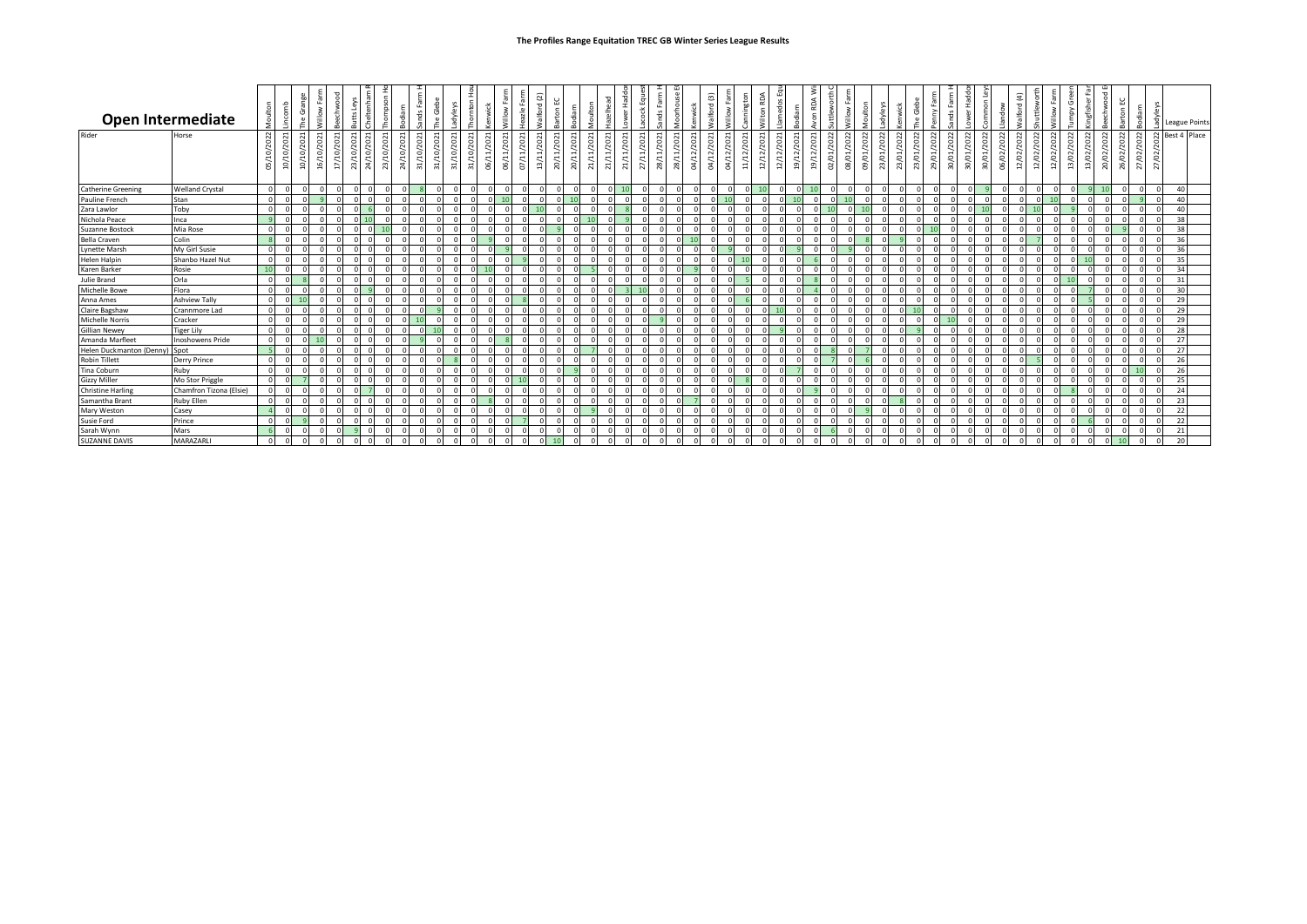| Graham Clack          | Finnegan                  | $\Omega$   |                |         |                         |  |                |         |          |          |          |         |          |  |                |  |          |          |                |                |          |          |            |          |          |          |     |         |  |  |         |                         |  |         |          |          |          |          |    |          |         |          |  |            |  | 19 |  |
|-----------------------|---------------------------|------------|----------------|---------|-------------------------|--|----------------|---------|----------|----------|----------|---------|----------|--|----------------|--|----------|----------|----------------|----------------|----------|----------|------------|----------|----------|----------|-----|---------|--|--|---------|-------------------------|--|---------|----------|----------|----------|----------|----|----------|---------|----------|--|------------|--|----|--|
| Lel Beynon            | Fadagosa                  | $\Omega$   |                |         |                         |  |                |         |          |          |          |         |          |  |                |  |          |          |                |                |          |          |            |          |          |          |     |         |  |  |         |                         |  |         |          |          |          |          |    |          |         |          |  |            |  | 18 |  |
| Mary Bray             | Cut n Run (Cutter)        | $\Omega$   |                |         |                         |  |                |         |          |          |          |         |          |  |                |  |          |          |                |                |          |          |            |          |          |          |     |         |  |  |         |                         |  |         |          |          |          |          |    |          |         |          |  |            |  | 18 |  |
| Sarah Wynn            | <b>Storm Child</b>        | $\Omega$   |                |         |                         |  |                |         |          |          |          |         |          |  |                |  |          |          |                |                |          |          |            |          |          |          |     |         |  |  |         |                         |  |         |          |          |          |          |    |          |         |          |  |            |  | 18 |  |
| Sam Frize             | Lily                      | $\Omega$   |                |         |                         |  |                |         |          |          |          |         |          |  |                |  |          |          |                |                |          |          |            |          |          |          |     |         |  |  |         |                         |  |         |          |          |          |          |    |          |         |          |  |            |  |    |  |
| <b>Faith Anderson</b> | Indigo                    | $\Omega$   |                |         |                         |  |                |         |          |          |          |         |          |  |                |  |          |          |                |                |          |          |            |          |          |          |     |         |  |  |         |                         |  |         |          |          |          |          |    |          |         |          |  |            |  | 15 |  |
| Jo Murrell            | Monmore Girl              | $\Omega$   |                |         |                         |  |                |         |          |          |          |         |          |  |                |  |          |          |                |                |          |          |            |          |          |          |     |         |  |  |         |                         |  |         |          |          |          |          |    |          |         |          |  |            |  |    |  |
| Linda Woolley         | Siani                     | $\Omega$   |                |         |                         |  |                |         |          |          |          |         |          |  |                |  |          |          |                |                |          |          |            |          |          |          |     |         |  |  |         |                         |  |         |          |          |          |          |    |          |         |          |  |            |  |    |  |
| Rebekah Spowage       | Efridís from Solva        | $\Omega$   |                |         |                         |  |                |         |          |          |          |         |          |  |                |  |          |          |                |                |          |          |            |          |          |          |     |         |  |  |         |                         |  |         |          |          |          |          |    |          |         |          |  |            |  | 15 |  |
| Sandra Keen           | Bill                      | $\Omega$   |                |         |                         |  |                |         |          |          |          |         |          |  |                |  |          |          |                |                |          |          |            |          |          |          |     |         |  |  |         |                         |  |         |          |          |          |          |    |          |         |          |  |            |  | 15 |  |
| <b>Robert Thomson</b> | April                     | <b>C</b>   |                |         |                         |  |                |         |          |          |          |         |          |  |                |  |          |          |                |                |          |          |            |          |          |          |     |         |  |  |         |                         |  |         |          |          |          |          |    |          |         |          |  |            |  | 14 |  |
| Jane Anscombe         | <b>Transwales Berties</b> | $\Omega$   |                |         |                         |  |                |         |          |          |          |         |          |  |                |  |          |          |                |                |          |          |            |          |          |          |     |         |  |  |         |                         |  |         |          |          |          |          |    |          |         |          |  |            |  | 13 |  |
| Jo Taylor             | Bolly                     | $\Omega$   |                |         |                         |  |                |         |          |          |          |         |          |  |                |  |          |          |                |                |          |          |            |          |          |          |     |         |  |  |         |                         |  |         |          |          |          |          |    |          |         |          |  |            |  | 13 |  |
| Bea Boreham           | Donald                    | $\Omega$   |                |         |                         |  |                |         |          |          |          |         |          |  |                |  |          |          |                |                |          |          |            |          |          |          |     |         |  |  |         |                         |  |         |          |          |          |          |    |          |         |          |  |            |  | 12 |  |
| Dani Glaister         | Acorn Reigning King       | $\Omega$   |                |         |                         |  |                |         |          |          |          |         |          |  |                |  |          |          |                |                |          |          |            |          |          |          |     |         |  |  |         |                         |  |         |          |          |          |          |    |          |         |          |  |            |  |    |  |
| Jo Vincent            | Mr Wonkus                 | $\Omega$   |                |         |                         |  |                |         |          |          |          |         |          |  |                |  |          |          |                |                |          |          |            |          |          |          |     |         |  |  |         |                         |  |         |          |          |          |          |    |          |         |          |  |            |  |    |  |
| Karen Butt            | Elle                      | $\Omega$   |                |         |                         |  |                |         |          |          |          |         |          |  |                |  |          |          |                |                |          |          |            |          |          |          |     |         |  |  |         |                         |  |         |          |          |          |          |    |          |         |          |  |            |  |    |  |
| Kim Leney             | Princess                  | $\Omega$   |                |         |                         |  |                |         |          |          |          |         |          |  |                |  |          |          |                |                |          |          |            |          |          |          |     |         |  |  |         |                         |  |         |          |          |          |          |    |          |         |          |  |            |  |    |  |
| Tamara Habberley      | Greenholme Shandy         | $\Omega$   |                |         |                         |  |                |         |          |          |          |         |          |  |                |  |          |          |                |                |          |          |            |          |          |          |     |         |  |  |         |                         |  |         |          |          |          |          |    |          |         |          |  |            |  |    |  |
| Caroline Brammer      | Maisie                    | $\Omega$   |                |         |                         |  |                |         |          |          |          |         |          |  |                |  |          |          |                |                |          |          |            |          |          |          |     |         |  |  |         |                         |  |         |          |          |          |          |    |          |         |          |  |            |  |    |  |
| Helen Wain            | Izzie                     | $\sim$     |                |         |                         |  |                |         |          |          |          |         |          |  |                |  |          |          |                |                |          |          |            |          |          |          |     |         |  |  |         |                         |  |         |          |          |          |          |    |          |         |          |  |            |  |    |  |
| Jill Crawford         | Elsie                     | $\Omega$   |                |         |                         |  |                |         |          |          |          |         |          |  |                |  |          |          |                |                |          |          |            |          |          |          |     |         |  |  |         |                         |  |         |          |          |          |          |    |          |         |          |  |            |  |    |  |
| Lisa Geer             | Rosie                     | f.         |                |         |                         |  |                |         |          |          |          |         |          |  |                |  |          |          |                |                |          |          |            |          |          |          |     |         |  |  |         |                         |  |         |          |          |          |          |    |          |         |          |  |            |  |    |  |
| Veronica Crouch       | Depp                      | $\Omega$   |                |         |                         |  |                |         |          |          |          |         |          |  |                |  |          |          |                |                |          |          |            |          |          |          |     |         |  |  |         |                         |  |         |          |          |          |          |    |          |         |          |  |            |  |    |  |
| Jo Gardiner           | Bailey                    | $\Omega$   |                |         |                         |  |                |         |          |          |          |         |          |  |                |  |          |          |                |                |          |          |            |          |          |          |     |         |  |  |         |                         |  |         |          |          |          |          |    |          |         |          |  |            |  |    |  |
| Kathleen Botting      | <b>Green Earth</b>        |            |                |         |                         |  |                |         |          |          |          |         |          |  |                |  |          |          |                |                |          |          |            |          |          |          |     |         |  |  |         |                         |  |         |          |          |          |          |    |          |         |          |  |            |  |    |  |
| Nino Binns            | Wootenheath Little John   |            |                |         |                         |  |                |         |          |          |          |         |          |  |                |  |          |          |                |                |          |          |            |          |          |          |     |         |  |  |         |                         |  |         |          |          |          |          |    |          |         |          |  |            |  |    |  |
| Siobhan O'Toole       | Tally                     |            |                |         |                         |  |                |         |          |          |          |         |          |  |                |  |          |          |                |                |          |          |            |          |          |          |     |         |  |  |         |                         |  |         |          |          |          |          |    |          |         |          |  |            |  |    |  |
| Anne Cowell           | Eric                      | $\sqrt{ }$ |                |         |                         |  |                |         |          |          |          |         |          |  |                |  |          |          |                |                |          |          |            |          |          |          |     |         |  |  |         |                         |  |         |          |          |          |          |    |          |         |          |  |            |  |    |  |
| Danny Blackford       | Drummer                   | $\Omega$   |                |         |                         |  |                |         |          |          |          |         |          |  |                |  |          |          |                |                |          |          |            |          |          |          |     |         |  |  |         |                         |  |         |          |          |          |          |    |          |         |          |  |            |  |    |  |
| Jacqui Pyle           | Binx                      | $\Omega$   |                |         |                         |  |                |         |          |          |          |         |          |  |                |  |          |          |                |                |          |          |            |          |          |          |     |         |  |  |         |                         |  |         |          |          |          |          |    |          |         |          |  |            |  |    |  |
| Louisa Brammer        | Jingo                     | $\Omega$   |                |         |                         |  |                |         |          |          |          |         |          |  |                |  |          |          |                |                |          |          |            |          |          |          |     |         |  |  |         |                         |  |         |          |          |          |          |    |          |         |          |  |            |  |    |  |
| Chris Paine           | <b>Canaston Meriel</b>    | $\Omega$   | $\overline{0}$ | $\circ$ | $\overline{\mathbf{0}}$ |  | $\overline{0}$ | $\circ$ | $\Omega$ | $\Omega$ | $\Omega$ | $\circ$ | $\Omega$ |  | $\overline{0}$ |  | $\Omega$ | $\Omega$ | $\overline{0}$ | $\overline{0}$ | $\Omega$ | $\Omega$ | $\sqrt{ }$ | $\Omega$ | $\Omega$ | $\Omega$ | - C | $\circ$ |  |  | $\circ$ | $\overline{\mathbf{0}}$ |  | $\circ$ | $\Omega$ | $\Omega$ | $\Omega$ | $\Omega$ | -5 | $\Omega$ | $\circ$ | $\Omega$ |  | $\sqrt{2}$ |  |    |  |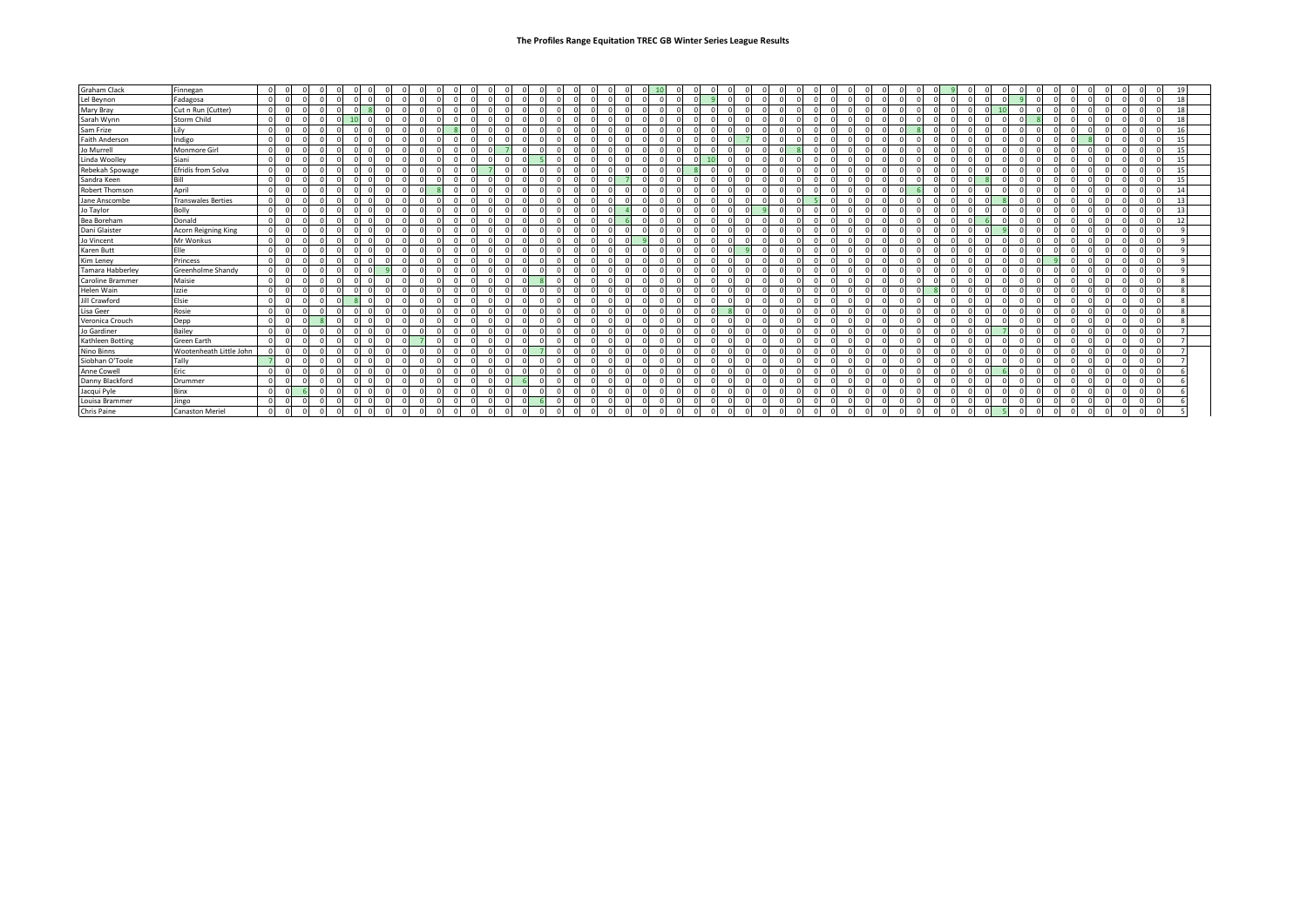|                              | <b>Intermediate</b>           | Moulton                 | incomb     | The Grange     | $\geq$              | echwood  | heltenham<br>Leys<br>utts l | hompson                            | odiam          | ands Farm      | Glebe               | adyleys    | 운<br>hornton<br>wick     | illow Farm  | eazle Farm | Valford (2) |          | <b>loulton</b><br>odiam | lazelhead                 | ower Hadd               | acock Eque | inds Farr      | ĕ                                 | Valford (3) | Villow Farm | mington      | Vilton RDA | amedos                   | RDA                | uttleworth | Villow Farm | <b>toulton</b><br>adyleys | <b>enwick</b> | The Glebe              | ands Farm<br>$\geq$    | Hadd        | non <sub>L</sub> | andow      | Valford (4) | huttlew    |                      | Tumpy Gree<br>ingfisher | eechwood             | <b>Sarton EC</b>          | majot      | Š<br>λρε       |          | League Points       |
|------------------------------|-------------------------------|-------------------------|------------|----------------|---------------------|----------|-----------------------------|------------------------------------|----------------|----------------|---------------------|------------|--------------------------|-------------|------------|-------------|----------|-------------------------|---------------------------|-------------------------|------------|----------------|-----------------------------------|-------------|-------------|--------------|------------|--------------------------|--------------------|------------|-------------|---------------------------|---------------|------------------------|------------------------|-------------|------------------|------------|-------------|------------|----------------------|-------------------------|----------------------|---------------------------|------------|----------------|----------|---------------------|
|                              |                               |                         |            |                |                     |          |                             |                                    |                |                |                     |            |                          |             |            |             |          |                         |                           |                         |            |                |                                   |             |             |              |            |                          |                    |            |             |                           |               |                        |                        |             |                  |            |             |            |                      |                         |                      |                           |            |                |          |                     |
| Name                         | Horse                         | 05/10/2022              | 10/10/2021 | 10/10/2021     | ੇਹ<br>$\mathcal{Q}$ | 17/10/   | 24/10/2021<br>23/10/2021    | 23/10/2021                         | 24/10/2021     | 31/10/2021     | ੇ<br>$\mathfrak{m}$ | 31/10/2021 | 06/11/2021<br>31/10/2021 | 06/11/2021  | 07/11/2021 | 13/11/2021  | ğ        | 20/11/2021              | 21/11/2021<br>21/11/2021  | 21/11/2021              | 27/11/2021 | 28/11/2021     | 11/2021<br>$\vec{z}$<br>28/<br>04 | 04/12/      | 04/12/2021  | 11/12/2021   | 12/12/2021 | 12/12/2021<br>19/12/2021 | Ñ<br>টা            | 02/01/2022 | 08/01/2022  | 23/01/2022<br>09/01/2022  | 23/01/2022    | 23/01/2022<br>Š<br>29) | 30/01/2022             | 30/01/2022  | 30/01/2022       | 06/02/2022 | 12/02/2022  | 12/02/2022 | 13/02/2022<br>12/02/ | 13/02/2022              | 20/02/2022           | 26/02/2022                | 27/02/2022 |                |          | <b>Best 4 Place</b> |
| Kathryn Ovenden              | Whiz n Quik                   | $\Omega$                | $\Omega$   |                |                     | $\Omega$ | $\Omega$                    |                                    |                |                |                     |            |                          |             |            | $\Omega$    |          |                         | $\Omega$<br>$\Omega$      | $\Omega$                |            |                |                                   |             |             | $\mathsf{C}$ |            |                          |                    |            |             |                           |               |                        |                        |             |                  |            |             |            |                      | $\Omega$                | $\Omega$<br>$\Omega$ | $\Omega$                  | 10         | $\Omega$       | 40       |                     |
| Cilla Claxton                | Bajhita                       | $\Omega$                |            |                |                     |          |                             |                                    |                |                |                     |            |                          |             |            |             |          |                         |                           | c                       |            |                |                                   |             |             | $\Omega$     |            |                          |                    |            |             |                           |               |                        |                        |             |                  |            |             |            |                      |                         |                      |                           |            | $\Omega$       | 39       |                     |
| Julie Brand                  | Orla                          | $\Omega$                | $\Omega$   |                |                     |          |                             |                                    |                |                |                     |            |                          |             |            | $\Omega$    |          |                         |                           |                         |            |                |                                   |             |             |              |            |                          |                    |            |             |                           |               |                        |                        |             |                  |            |             | $\cap$     |                      |                         |                      |                           |            | $\Omega$       | 38       |                     |
| lo Murrell                   | Monmore Girl                  | $\Omega$                |            |                |                     |          |                             |                                    |                |                |                     |            |                          |             |            |             |          |                         |                           |                         |            |                |                                   |             |             |              |            |                          |                    |            |             |                           |               |                        |                        |             |                  |            |             |            |                      |                         |                      |                           |            |                | 34       |                     |
| Helen Duckmanton (Denny)     | Spot                          | -6<br>$\Omega$          |            |                |                     |          |                             |                                    |                |                |                     |            |                          |             |            |             |          |                         |                           |                         |            |                |                                   |             |             |              |            |                          |                    |            |             |                           |               |                        |                        |             |                  |            |             |            |                      |                         |                      |                           |            | $\Omega$       | 33<br>33 |                     |
| Jan Barlow<br>ynsey Ellis    | Knocknagree Topcat<br>Scrumpy | $\Omega$                |            |                |                     |          |                             |                                    |                |                |                     |            |                          |             |            |             |          |                         |                           |                         |            |                |                                   |             |             |              |            |                          |                    |            |             |                           |               |                        |                        |             |                  |            |             |            |                      |                         |                      |                           |            |                | 26       |                     |
| Samantha Brant               | <b>Ruby Ellen</b>             | $\Omega$                |            |                |                     |          |                             |                                    |                |                |                     |            |                          |             |            |             |          |                         |                           |                         |            |                |                                   |             |             |              |            |                          |                    |            |             |                           |               |                        |                        |             |                  |            |             |            |                      |                         |                      |                           |            | $\Omega$       | 26       |                     |
| Faith Anderson               | Indigo                        | $\circ$                 |            |                |                     |          |                             |                                    |                |                |                     |            |                          |             |            |             |          |                         |                           |                         |            |                |                                   |             |             |              |            |                          |                    |            |             |                           |               |                        |                        |             |                  |            |             |            |                      |                         |                      |                           |            |                | 25       |                     |
| Mary Weston                  | Cape Clear Casey              |                         |            |                |                     |          |                             |                                    |                |                |                     |            |                          |             |            |             |          |                         |                           |                         |            |                |                                   |             |             |              |            |                          |                    |            |             |                           |               |                        |                        |             |                  |            |             |            |                      |                         |                      |                           |            |                | 25       |                     |
| Anna Ames                    | <b>Ashview Tally</b>          | $\Omega$                |            |                |                     |          |                             |                                    |                |                |                     |            |                          |             |            |             |          |                         |                           |                         |            |                |                                   |             |             |              |            |                          |                    |            |             |                           |               |                        |                        |             |                  |            |             |            |                      |                         |                      |                           |            |                | 23       |                     |
| Kim Leney                    | Princess                      | $\Omega$                |            |                |                     |          |                             |                                    |                |                |                     |            |                          |             |            |             |          |                         |                           |                         |            |                |                                   |             |             |              |            |                          |                    |            |             |                           |               |                        |                        |             |                  |            |             |            |                      |                         |                      |                           |            |                | 22       |                     |
| <b>Robin Tillett</b>         | <b>Derry Prince</b>           | $\Omega$                |            |                |                     |          |                             |                                    |                |                |                     |            |                          |             |            |             |          |                         |                           |                         |            |                |                                   |             |             |              |            |                          |                    |            |             |                           |               |                        |                        |             |                  |            |             |            |                      |                         |                      |                           |            |                | 22       |                     |
| Bea Boreham                  | Donald                        | $\circ$                 |            |                |                     |          |                             |                                    |                |                |                     |            |                          |             |            |             |          |                         |                           |                         |            |                |                                   |             |             |              |            |                          |                    |            |             |                           |               |                        |                        |             |                  |            |             |            |                      |                         |                      |                           |            |                | 19       |                     |
| <b>Gizzy Miller</b>          | Mo Stor Priggle               | $\Omega$                |            |                |                     |          |                             |                                    |                |                |                     |            |                          |             |            |             |          |                         |                           | c                       |            |                |                                   |             |             |              |            |                          |                    |            |             |                           |               |                        |                        |             |                  |            |             |            |                      |                         |                      |                           |            | $\Omega$       | 19       |                     |
| Jane Anscombe                | <b>Transwales Berties</b>     | $\circ$                 |            |                |                     |          |                             |                                    |                |                |                     |            |                          |             |            |             |          |                         |                           |                         |            |                |                                   |             |             |              |            |                          |                    |            |             |                           |               |                        |                        |             |                  |            |             |            |                      |                         |                      |                           |            | <sup>n</sup>   | 19       |                     |
| <b>Graham Clack</b>          | Finnegan                      | $\Omega$                |            |                |                     |          |                             |                                    |                |                |                     |            |                          |             |            |             |          |                         |                           |                         |            |                |                                   |             |             |              |            |                          |                    |            |             |                           |               |                        |                        |             |                  |            |             |            |                      |                         |                      |                           |            |                | 17       |                     |
| <b>Helen Brophy</b>          | Emma                          | $\Omega$                |            |                |                     |          |                             |                                    |                |                |                     |            |                          |             |            |             |          |                         |                           |                         |            |                |                                   |             |             |              |            |                          |                    |            |             |                           |               |                        |                        |             |                  |            |             |            |                      |                         |                      |                           |            | $\Omega$       | 17       |                     |
| Rebekah Spowage              | Efridís from Solva            | $\circ$<br>$\sqrt{2}$   |            |                |                     |          |                             |                                    |                |                |                     |            |                          |             |            |             |          |                         |                           |                         |            |                |                                   |             |             |              |            |                          |                    |            |             |                           |               |                        |                        |             |                  |            |             |            |                      |                         |                      |                           |            |                | 17       |                     |
| Sandra Keer                  | Ril<br>Rambler                | $\circ$                 |            |                |                     |          |                             |                                    |                |                |                     |            |                          |             |            |             |          |                         | $\Omega$                  | $\Omega$                |            |                |                                   |             |             | $\mathsf{r}$ |            |                          |                    |            |             |                           |               |                        |                        |             |                  |            |             |            |                      |                         |                      |                           |            | $\Omega$       | 17<br>17 |                     |
| Stella Bellam                |                               | $\circ$                 |            |                |                     |          |                             |                                    |                |                |                     |            |                          |             |            |             |          |                         |                           |                         |            |                |                                   |             |             |              |            |                          |                    |            |             |                           |               |                        |                        |             |                  |            |             |            |                      |                         |                      |                           |            |                |          |                     |
| Mary Bray<br>Michelle Bowe   | Cut n Run (Cutter)<br>Flora   | $\Omega$                |            |                |                     |          |                             |                                    |                |                |                     |            |                          |             |            |             |          |                         |                           |                         |            |                |                                   |             |             |              |            |                          |                    |            |             |                           |               |                        |                        |             |                  |            |             |            |                      |                         |                      |                           |            |                | 16<br>16 |                     |
| Sarah Wynn                   | Mars                          | 10                      |            |                |                     |          |                             |                                    |                |                |                     |            |                          |             |            |             |          |                         |                           |                         |            |                |                                   |             |             |              |            |                          |                    |            |             |                           |               |                        |                        |             |                  |            |             |            |                      |                         |                      |                           |            |                | 16       |                     |
| Susan Ford                   | Prince                        | $\Omega$                |            |                |                     |          |                             |                                    |                |                |                     |            |                          |             |            |             |          |                         |                           |                         |            |                |                                   |             |             |              |            |                          |                    |            |             |                           |               |                        |                        |             |                  |            |             |            |                      |                         |                      |                           |            |                | 16       |                     |
| Linda Woolley                | Siani                         | $\Omega$                |            |                |                     |          |                             |                                    |                |                |                     |            |                          |             |            |             |          |                         |                           |                         |            |                |                                   |             |             |              |            |                          |                    |            |             |                           |               |                        |                        |             |                  |            |             |            |                      |                         |                      |                           |            |                | 14       |                     |
| Anne Warner                  | Sunny                         | $\Omega$                |            |                |                     |          |                             |                                    |                |                |                     |            |                          |             |            |             |          |                         |                           |                         |            |                |                                   |             |             |              |            |                          |                    |            |             |                           |               |                        |                        |             |                  |            |             |            |                      |                         |                      |                           |            |                | 13       |                     |
| Anne Warner                  | Mimi                          | $\circ$                 |            |                |                     |          |                             |                                    |                |                |                     |            |                          |             |            |             |          |                         |                           |                         |            |                |                                   |             |             |              |            |                          |                    |            |             |                           |               |                        |                        |             |                  |            |             |            |                      |                         |                      |                           |            | $\Omega$       | 13       |                     |
| Willa Muir                   | Gypsy Rose                    | $\mathbf 0$             |            |                |                     |          |                             |                                    |                |                |                     |            |                          |             |            |             |          |                         |                           |                         |            |                |                                   |             |             |              |            |                          |                    |            |             |                           |               |                        |                        |             |                  |            |             |            |                      |                         |                      |                           |            | $\Omega$       | 11       |                     |
| Dave Rogerson                | Monty                         | $\Omega$                |            |                |                     |          |                             |                                    |                |                |                     |            |                          |             |            |             |          |                         |                           |                         |            |                |                                   |             |             |              |            |                          |                    |            |             |                           |               |                        |                        |             |                  |            |             |            |                      |                         |                      |                           |            |                | 10       |                     |
| Georgia Smith                | Misty                         | $\Omega$                |            |                |                     |          |                             |                                    |                |                |                     |            |                          |             |            |             |          |                         |                           |                         |            |                |                                   |             |             |              |            |                          |                    |            |             |                           |               |                        |                        |             |                  |            |             |            |                      |                         |                      |                           |            | $\Omega$       | 10       |                     |
| Helen Wain                   | Izzie                         | $\Omega$                |            |                |                     |          |                             |                                    |                |                |                     |            |                          |             |            |             |          |                         |                           |                         |            |                |                                   |             |             |              |            |                          |                    |            |             |                           |               |                        |                        |             |                  |            |             |            |                      |                         |                      |                           |            |                | 10       |                     |
| Jill Crawford                | Elsie                         | $\Omega$                |            |                |                     |          |                             |                                    |                |                |                     |            |                          |             |            |             |          |                         |                           |                         |            |                |                                   |             |             |              |            |                          |                    |            |             |                           |               |                        |                        |             |                  |            |             |            |                      |                         |                      |                           |            |                | 10       |                     |
| Jo Huckle-Jones              | Milo                          | $\Omega$                |            |                |                     |          |                             |                                    |                |                |                     |            |                          |             |            |             |          |                         |                           |                         |            |                |                                   |             |             |              |            |                          |                    |            |             |                           |               |                        |                        |             |                  |            |             |            |                      |                         |                      |                           |            | $\cap$         | 10       |                     |
| Nino Binns                   | Wootenheath Little John       | $\circ$                 |            |                |                     |          |                             |                                    |                |                |                     |            |                          |             |            |             |          |                         |                           |                         |            |                |                                   |             |             |              |            |                          |                    |            |             |                           |               |                        |                        |             |                  |            |             |            |                      |                         |                      |                           |            | $\Omega$       | 10       |                     |
| Val Barker                   | Moby                          | $\Omega$                |            |                |                     |          |                             |                                    |                |                |                     |            |                          |             |            |             |          |                         |                           |                         |            |                |                                   |             |             |              |            |                          |                    |            |             |                           |               |                        |                        |             |                  |            |             |            |                      |                         |                      |                           |            |                | 10       |                     |
| Val Worthington              | Puzzle                        | $\circ$<br>$\Omega$     |            |                |                     |          |                             |                                    |                |                |                     |            |                          |             |            |             |          |                         |                           |                         |            |                |                                   |             |             |              |            |                          |                    |            |             |                           |               |                        |                        |             |                  |            |             |            |                      |                         |                      |                           |            | $\Omega$       | 10       |                     |
| Jo Gardiner<br>Maria Standen | Bailey<br>Angelina            | $\circ$                 |            |                |                     |          |                             |                                    |                |                |                     |            |                          |             |            |             |          |                         |                           |                         |            |                |                                   |             |             |              |            |                          |                    |            |             |                           |               |                        |                        |             |                  |            |             |            |                      |                         |                      |                           | $\Omega$   | $\Omega$       |          |                     |
| Siobhan O'Toole              | Tally                         | $\alpha$                |            |                |                     |          |                             |                                    |                |                |                     |            |                          |             |            |             |          |                         |                           |                         |            |                |                                   |             |             |              |            |                          |                    |            |             |                           |               |                        |                        |             |                  |            |             |            |                      |                         |                      |                           |            |                |          |                     |
| Tamara Habberley             | Greenholme Shandy             | $\circ$                 |            |                |                     |          |                             |                                    |                |                |                     |            |                          |             |            |             |          |                         |                           |                         |            |                |                                   |             |             |              |            |                          |                    |            |             |                           |               |                        |                        |             |                  |            |             |            |                      |                         |                      |                           |            | $\Omega$       |          |                     |
| Lisa Geer                    | Rosie                         | $\mathbf 0$             |            |                |                     |          |                             |                                    |                |                |                     |            |                          |             |            |             |          |                         |                           |                         |            |                |                                   |             |             |              |            |                          |                    |            |             |                           |               |                        |                        |             |                  |            |             |            |                      |                         |                      |                           | $\circ$    | $\overline{0}$ |          |                     |
| Mary Lazarus                 | Monty                         | $\overline{\mathbf{z}}$ |            |                |                     |          |                             |                                    |                |                |                     |            |                          |             |            |             |          |                         |                           |                         |            |                |                                   |             |             |              |            |                          |                    |            |             |                           |               |                        |                        |             |                  |            |             |            |                      |                         |                      |                           |            | $\Omega$       |          |                     |
| Sam Frize                    | lilv                          | $\Omega$                |            |                |                     |          |                             |                                    |                |                |                     |            |                          |             |            |             |          |                         |                           |                         |            |                |                                   |             |             |              |            |                          |                    |            |             |                           |               |                        |                        |             |                  |            |             |            |                      |                         |                      |                           |            | $\Omega$       |          |                     |
| Chris Paine                  | <b>Canaston Meriel</b>        | $\Omega$                |            |                |                     |          |                             |                                    |                |                |                     |            |                          |             |            |             |          |                         |                           |                         |            |                |                                   |             |             |              |            |                          |                    |            |             |                           |               |                        |                        |             |                  |            |             |            |                      |                         |                      |                           |            |                |          |                     |
| Jan Tucker                   | Kildare Estrella              | $\Omega$                |            |                |                     |          |                             |                                    |                |                |                     |            |                          |             |            |             |          |                         |                           |                         |            |                |                                   |             |             |              |            |                          |                    |            |             |                           |               |                        |                        |             |                  |            |             |            |                      |                         |                      |                           | $\Omega$   | $\Omega$       |          |                     |
| Jo Taylor                    | Charlie Chaplin               | $\circ$                 |            |                |                     |          |                             |                                    |                |                |                     |            |                          |             |            |             |          |                         |                           | $\Omega$                |            |                |                                   |             |             |              |            |                          |                    |            |             |                           |               |                        |                        |             |                  |            |             |            |                      |                         |                      |                           | $\Omega$   | $\Omega$       |          |                     |
| Joanna Messenger             | Stella                        | $\Omega$                |            |                |                     |          |                             |                                    |                |                |                     |            |                          |             |            |             |          |                         |                           |                         |            |                |                                   |             |             |              |            |                          |                    |            |             |                           |               |                        |                        |             |                  |            |             |            |                      |                         |                      |                           |            | $\Omega$       |          |                     |
| Anne Cowell                  | Eric                          | $\Omega$                |            |                |                     |          |                             |                                    |                |                |                     |            |                          |             |            |             |          |                         |                           |                         |            |                |                                   |             |             |              |            |                          |                    |            |             |                           |               |                        |                        |             |                  |            |             |            |                      |                         |                      |                           | $\cap$     | $\Omega$       |          |                     |
| Lesley Lewis                 | Ffynnoncadno Sofi             | $\circ$                 |            |                |                     |          |                             |                                    |                |                |                     |            |                          |             |            | $\Omega$    |          |                         | $\Omega$                  |                         |            |                |                                   |             |             |              |            |                          |                    |            |             |                           |               |                        |                        |             |                  |            |             |            |                      |                         |                      |                           | $\Omega$   | $\overline{0}$ |          |                     |
| Kathy Whitehead              | <b>Bybeck Rooney</b>          | $\Omega$                |            |                |                     |          |                             |                                    |                |                |                     |            |                          |             |            |             |          |                         |                           |                         |            |                |                                   |             |             |              |            |                          |                    |            |             |                           |               |                        |                        |             |                  |            |             |            |                      |                         |                      |                           |            | $\Omega$       |          |                     |
| Jacqui Pyle                  | Binx                          | $\Omega$                | $\Omega$   | $\overline{2}$ | $\Omega$            | $\circ$  | $\Omega$                    | $\Omega$                           |                | $\Omega$       | $\Omega$            |            |                          |             |            | $\Omega$    | $\Omega$ | $\circ$                 | $\overline{0}$<br>$\circ$ | $\Omega$                |            |                |                                   |             |             | $\Omega$     |            |                          | $\Omega$           |            | $\Omega$    | $\overline{0}$<br>$\cap$  | $\Omega$      | $\Omega$               | $\Omega$               |             |                  |            |             | $\Omega$   | $\Omega$             | $\circ$                 | $\Omega$             | $\Omega$<br>$\Omega$      | $\Omega$   | $\Omega$       |          |                     |
| Frances Huckle               | Milo                          |                         | $0$ 0 0 0  |                |                     | $\circ$  | $\overline{0}$              | $\overline{\mathbf{0}}$<br>$\circ$ | $\overline{0}$ | $\overline{0}$ | $\circ$             | $\circ$    | $\mathbf{0}$             | $\mathbf 0$ | o          | $0\quad 0$  |          | $\circ$                 | $\circ$<br>$\overline{0}$ | $\overline{\mathbf{0}}$ | $\circ$    | $\overline{0}$ | $\circ$                           | $\Omega$    | $\mathbf 0$ | $\circ$      | $\circ$    | $\circ$                  | $\circ$<br>$\circ$ | $\Omega$   | $0\quad 0$  | $\circ$                   |               | $0\quad 0$             | $\circ$<br>$\mathbf 0$ | $\mathbf 0$ |                  | $\circ$    | $\circ$     | $0$ 0      |                      | $\circ$                 | $\circ$              | $\circ$<br>$\overline{0}$ | $\circ$    | $\overline{0}$ | $\Omega$ |                     |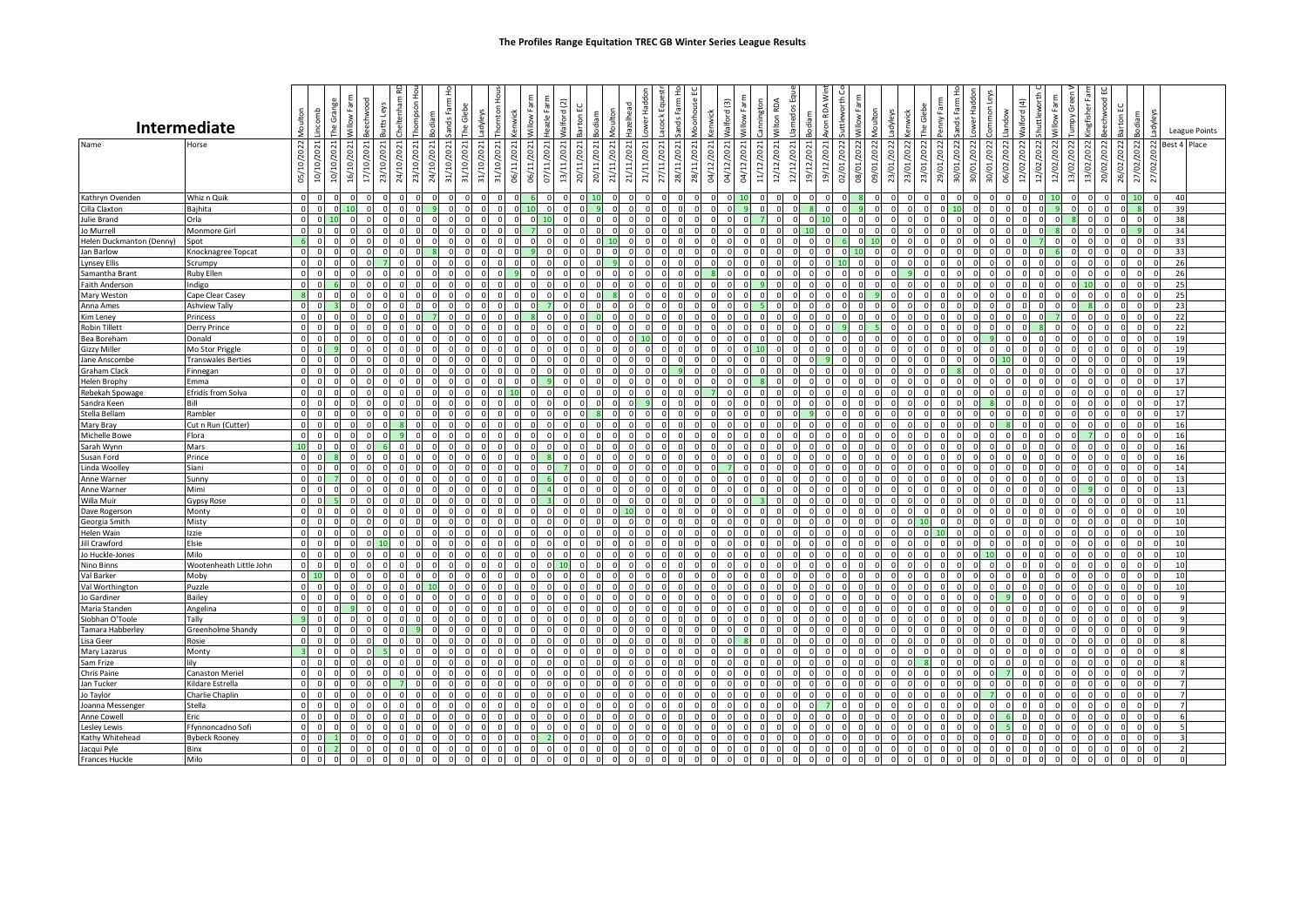|                                       | <b>Novice Horse</b>                                | Moulton                 | incomb     | Villow Farm<br>he Grange | oowhe                    | utts Leys      |        | Ε<br>inds Fa     | Glebe      | adyleys     | 운<br><b>homton</b><br>wick | Farm<br>llow | eazle Farm | alford (2)<br>arton EC   | maja       | <b>Toulton</b> |                 |          | ands Farm  | nouse           | valford (3)<br>舌         | Villow Farm    |                | lamedos Eq<br>Vilton RDA | odiam      | von RDA Wii | uttleworth<br>운                 |                      | δš<br>nwick    | Gleb            | ands Farm       | ommon Le<br>ower Hadd    | ಕ                        | Valford (4) | huttleworth | Villow Farm<br>Gree<br>ydun | ingfisher Fa | echwood        |                |             |                | League Points |
|---------------------------------------|----------------------------------------------------|-------------------------|------------|--------------------------|--------------------------|----------------|--------|------------------|------------|-------------|----------------------------|--------------|------------|--------------------------|------------|----------------|-----------------|----------|------------|-----------------|--------------------------|----------------|----------------|--------------------------|------------|-------------|---------------------------------|----------------------|----------------|-----------------|-----------------|--------------------------|--------------------------|-------------|-------------|-----------------------------|--------------|----------------|----------------|-------------|----------------|---------------|
| Name                                  | Horse                                              | 05/10/2022              | 10/10/2021 | 10/10/2021               | 16/10/2021<br>17/10/2021 | 23/10/2021     | 24/10/ | 24/10/<br>31/10/ | 31/10/2023 | 31/10/2021  | 31/10/2021<br>06/11/2021   | 06/11/2021   | 07/11/2021 | 20/11/2021<br>13/11/2021 | 20/11/2021 | 21/11/2021     | /2021<br>21/11/ | 27/11    | 28/11/2021 | /2021<br>28/11/ | 04/12/2021<br>04/12/2021 | 04/12/2021     | /202<br>11/12/ | 12/12/2021<br>12/12/2021 | 19/12/2021 | 19/12/2021  | 02/01/2022<br>/2022<br>g)<br>පි | $\overline{5}$<br>නි | 23/01<br>23/01 | /2022<br>23/01, | /2022<br>30/01/ | 30/01/2022<br>30/01/2022 | $\mathbb{S}^2$<br>06/02/ | 12/02/2022  | 12/02/2022  | 13/02/2022<br>12/02/2022    | 13/02/2022   | 20/02/2022     | $\overline{a}$ | $\tilde{c}$ | Best 4         | Place         |
| Cilla Claxton                         | Bajhita                                            | $\Omega$                | -C         | 10                       |                          | $\Omega$       |        |                  | $\Omega$   | $\mathbf 0$ | $\mathbf 0$                |              |            |                          |            |                |                 | $\Omega$ | $\circ$    |                 |                          | $\Omega$       |                |                          |            |             |                                 |                      | $\circ$        |                 |                 | $\Omega$<br>$\Omega$     |                          | $\Omega$    |             |                             |              | $\overline{0}$ |                |             | 40             |               |
| Caroline Pitt                         | Calico                                             | $\overline{0}$          | $\Omega$   |                          |                          |                |        |                  |            |             | $\Omega$                   |              |            |                          |            |                |                 |          | $\Omega$   |                 |                          | $\overline{0}$ |                |                          |            |             |                                 |                      |                |                 |                 |                          |                          | $\Omega$    |             |                             |              | $\overline{0}$ |                |             | 39             |               |
| Helena Bottrill                       |                                                    | $\Omega$                |            |                          |                          |                |        |                  |            |             |                            |              |            |                          |            |                |                 |          |            |                 |                          | $\Omega$       |                |                          |            |             |                                 |                      |                |                 |                 |                          |                          | $\Omega$    |             |                             |              | $\overline{0}$ |                |             | 39             |               |
| Maria Standen                         | Sprout<br>Angelina                                 | $\Omega$                |            |                          |                          |                |        |                  |            |             |                            |              |            |                          |            |                |                 |          |            |                 |                          | 10             |                |                          |            |             |                                 |                      |                |                 |                 |                          |                          |             |             |                             |              |                | $\overline{0}$ |             | 37             |               |
|                                       |                                                    | $\overline{0}$          |            |                          |                          |                |        |                  |            |             |                            |              |            |                          |            |                |                 |          |            |                 |                          |                |                |                          |            |             |                                 |                      |                |                 |                 |                          |                          | $\Omega$    |             |                             |              | $\Omega$       |                |             | 36             |               |
| Louise Jarvis                         | Justin Golden Fleece<br>Bernice                    | $\Omega$                | - C        |                          |                          | $\Omega$       |        |                  |            |             |                            |              |            |                          |            |                |                 |          |            |                 |                          |                |                |                          |            |             |                                 |                      |                |                 |                 |                          |                          |             |             |                             |              |                | $\circ$        |             |                |               |
| Sam Prior                             | Golderina Elle                                     | <b>q</b>                |            |                          |                          |                |        |                  |            |             |                            |              |            |                          |            |                |                 |          |            |                 |                          | $\Omega$       |                |                          |            |             |                                 |                      |                |                 |                 |                          |                          | $\Omega$    |             |                             |              |                | $\overline{0}$ |             | 33<br>32       |               |
| Sue Squirrel                          | Orion                                              | $\overline{0}$          | <b>C</b>   |                          |                          |                |        |                  |            |             |                            |              |            |                          |            |                |                 |          |            |                 |                          | $\circ$        |                |                          |            |             |                                 |                      |                |                 |                 |                          |                          |             |             |                             |              |                | $0 \mid 10$    |             | 31             |               |
| Kay Ford                              |                                                    | $\Omega$                |            |                          |                          |                |        |                  |            |             |                            |              |            |                          |            |                |                 |          |            |                 |                          | $\Omega$       |                |                          |            |             |                                 |                      |                |                 |                 |                          |                          | $\Omega$    |             |                             |              |                | $\circ$        |             | 30             |               |
| <b>Suzie Clague</b>                   | Pembroke Double Diamond<br>Pentrefelin Sanguinetti | $\Omega$                |            |                          |                          |                |        |                  |            |             |                            |              |            |                          |            |                |                 |          |            |                 |                          | $\Omega$       |                |                          |            |             |                                 |                      |                |                 |                 |                          |                          |             |             |                             |              |                | $\circ$        |             | 29             |               |
| <b>Hattie Abretti</b>                 |                                                    | $\Omega$                | -C         |                          |                          |                |        |                  |            |             |                            |              |            |                          |            |                |                 |          |            |                 |                          | $\Omega$       |                |                          |            |             |                                 |                      |                |                 |                 |                          |                          |             |             |                             |              |                | $\Omega$       |             | 28             |               |
| Cindy Moulds<br><b>Judith Yarnold</b> | Duke (Fluke)<br><b>Oulartleigh Socks</b>           | $\Omega$                | - C        |                          |                          |                |        |                  |            |             |                            |              |            |                          |            |                |                 |          |            |                 |                          | $\Omega$       |                |                          |            |             |                                 |                      |                |                 |                 |                          |                          | $\Omega$    |             |                             |              | $\circ$        |                |             | 28             |               |
|                                       | <b>Indigo Blue</b>                                 | $\Omega$                |            |                          |                          |                |        |                  |            |             |                            |              |            |                          |            |                |                 |          |            |                 |                          | $\Omega$       |                |                          |            |             |                                 |                      |                |                 |                 |                          |                          |             |             |                             |              |                | $\Omega$       |             | 27             |               |
| Laura McKay<br>Victoria Holden        | Tuffy                                              | $\overline{\mathbf{0}}$ | - C        |                          |                          |                |        |                  |            |             |                            |              |            |                          |            |                |                 |          |            |                 |                          | $\circ$        |                |                          |            |             |                                 |                      |                |                 |                 |                          |                          | $\Omega$    |             |                             |              | $\Omega$       |                |             | 26             |               |
| Jan Tucker                            | Kildare Estrella                                   | $\Omega$                |            |                          |                          |                |        |                  |            |             |                            | $\Omega$     |            |                          |            |                |                 |          |            |                 |                          | $\Omega$       |                |                          |            |             |                                 |                      |                |                 |                 |                          |                          | $\Omega$    |             |                             |              |                | $\overline{0}$ |             | 23             |               |
| Willa Muir                            | <b>Gypsy Rose</b>                                  | $\Omega$                |            |                          |                          |                |        |                  |            |             |                            |              |            |                          |            |                |                 |          |            |                 |                          |                |                |                          |            |             |                                 |                      |                |                 |                 |                          |                          |             |             |                             |              |                | $\Omega$       |             | 23             |               |
| Amelia Shire                          | Kai- Iwi magic                                     | $\overline{\mathbf{0}}$ | -C         |                          |                          |                |        |                  |            |             |                            |              |            |                          |            |                |                 |          |            |                 |                          | $\circ$        |                |                          |            |             |                                 |                      |                |                 |                 |                          |                          | $\Omega$    |             |                             |              |                | $\overline{0}$ |             | 22             |               |
| Steph Cherrington                     | Paris                                              | 10                      | £          |                          |                          | $\cap$         |        |                  |            |             |                            | $\Omega$     | $\cap$     |                          |            | 10             |                 |          |            |                 |                          | $\Omega$       |                |                          |            |             |                                 |                      |                |                 |                 |                          |                          | $\Omega$    |             |                             |              | $\circ$        |                |             | 20             |               |
| Helen Brophy                          | Emma                                               | $\Omega$                |            |                          |                          |                |        |                  |            |             |                            |              |            |                          |            |                |                 |          |            |                 |                          |                |                |                          |            |             |                                 |                      |                |                 |                 |                          |                          |             |             |                             |              | $\Omega$       |                |             | 19             |               |
| Monica Russell                        | Midi                                               | $\Omega$                |            |                          |                          |                |        |                  |            |             |                            |              |            |                          |            |                |                 |          |            |                 |                          | $\Omega$       |                |                          |            |             |                                 |                      |                |                 |                 |                          |                          | $\Omega$    |             |                             |              |                | $\Omega$       |             | 19             |               |
| <b>Elizabeth Sales</b>                | Apollo                                             | $\Omega$                |            |                          |                          | $\Omega$       |        |                  |            |             |                            | $\Omega$     |            |                          |            |                |                 |          |            |                 |                          | $\Omega$       |                |                          |            |             |                                 |                      |                |                 |                 |                          |                          | 10          |             |                             |              |                | $\overline{0}$ |             | 18             |               |
| Louise Broadway                       | <b>Lunar Eclipse</b>                               | $\Omega$                |            |                          |                          |                |        |                  |            |             |                            |              |            |                          |            |                |                 |          |            |                 |                          | $\Omega$       |                |                          |            |             |                                 |                      |                |                 |                 |                          |                          |             |             |                             |              | $\Omega$       |                |             | 17             |               |
| <b>Lydia Thomas</b>                   | Just For Me                                        | $\overline{0}$          |            |                          |                          |                |        |                  |            |             |                            |              |            |                          |            |                |                 |          |            |                 |                          | $\Omega$       |                |                          |            |             |                                 |                      |                |                 |                 |                          |                          | $\Omega$    |             |                             |              |                | $\Omega$       |             | 16             |               |
| Alex Baldwin                          | Juno                                               | $\mathbf 0$             | - C        |                          |                          |                |        |                  |            |             |                            |              |            |                          |            |                |                 |          |            |                 |                          | $\Omega$       |                |                          |            |             |                                 |                      |                |                 |                 |                          |                          | $\Omega$    |             |                             |              | $\overline{0}$ |                |             | 15             |               |
| <b>Bev Abbott</b>                     | Lawrence                                           | $\overline{0}$          |            |                          |                          |                |        |                  |            |             |                            |              |            |                          |            |                |                 |          |            |                 |                          | $\Omega$       |                |                          |            |             |                                 |                      |                |                 |                 |                          |                          |             |             |                             |              | $\Omega$       |                |             | 15             |               |
| Sheila Docherty                       | Lightning                                          | $\overline{0}$          |            |                          |                          |                |        |                  |            |             |                            |              |            |                          |            |                |                 |          |            |                 |                          | $\Omega$       |                |                          |            |             |                                 |                      |                |                 |                 |                          |                          | $\Omega$    |             |                             |              |                | $\Omega$       |             | 15             |               |
| <b>Charlotte Fleming</b>              | Aztrantia                                          | $\Omega$                |            |                          |                          |                |        |                  |            |             |                            |              |            |                          |            |                |                 |          |            |                 |                          | $\Omega$       |                |                          |            |             |                                 |                      |                |                 |                 |                          |                          | $\Omega$    |             |                             |              | $\Omega$       |                |             | 14             |               |
| <b>Frances Huckle</b>                 | Milo                                               | $\Omega$                |            |                          |                          |                |        |                  |            |             |                            |              |            |                          |            |                |                 |          |            |                 |                          |                |                |                          |            |             |                                 |                      |                |                 |                 |                          |                          |             |             |                             |              | $\Omega$       |                |             | 14             |               |
| Vicki Waller                          | Man of Harlech                                     | $\Omega$                |            |                          |                          |                |        |                  |            |             |                            |              |            |                          |            |                |                 |          |            |                 |                          | $\Omega$       |                |                          |            |             |                                 |                      |                |                 |                 |                          |                          |             |             |                             |              | $\Omega$       |                |             | 14             |               |
| Anne Warner                           | Sunny                                              | $\Omega$                |            |                          |                          | $\cap$         |        |                  |            |             |                            |              |            |                          |            |                |                 |          |            |                 |                          | $\Omega$       |                |                          |            |             |                                 |                      |                |                 |                 |                          |                          | $\cap$      |             |                             |              | $\overline{0}$ |                |             | 13             |               |
| Stella Bellam                         | Rambler                                            | $\Omega$                |            |                          |                          |                |        |                  |            |             |                            |              |            |                          |            |                |                 |          |            |                 |                          | $\Omega$       |                |                          |            |             |                                 |                      |                |                 |                 |                          |                          |             |             |                             |              | $\Omega$       |                |             | 12             |               |
| Erin Baldwin                          | Hopscotch                                          | $\overline{0}$          |            |                          |                          |                |        |                  |            |             |                            |              |            |                          |            |                |                 |          |            |                 |                          | $\Omega$       |                |                          |            |             |                                 |                      |                |                 |                 |                          |                          | $\Omega$    |             |                             |              |                | $\Omega$       |             | 11             |               |
| <b>Helen Bates</b>                    | Gracie                                             | $\mathbf 0$             | -C         |                          |                          | $\Omega$       |        |                  |            |             |                            |              |            |                          |            |                |                 |          |            |                 |                          | $\Omega$       |                |                          |            |             |                                 |                      |                |                 |                 |                          |                          | $\Omega$    |             |                             |              |                | $\circ$        |             | 11             |               |
| Lesley Lewis                          | Ffynnoncadno Sof                                   | $\overline{0}$          | $\Omega$   |                          |                          |                |        |                  |            |             |                            |              |            |                          |            |                |                 |          |            |                 |                          | $\Omega$       |                |                          |            |             |                                 |                      |                |                 |                 |                          |                          | $\Omega$    |             |                             |              |                | $\Omega$       |             | 10             |               |
| Anastasia Weiner                      | Reynir                                             | $\overline{0}$          | $\Omega$   |                          |                          | $\Omega$       |        |                  |            |             | $\Omega$                   |              |            |                          |            |                |                 |          |            |                 |                          | $\Omega$       |                |                          |            |             |                                 |                      |                |                 |                 | $\Omega$                 | $\Omega$                 | $\Omega$    |             |                             |              |                | $\circ$        | $\Omega$    | 9              |               |
| Dot Ralli                             | Rumour                                             | $\Omega$                | -C         |                          |                          | $\Omega$       |        |                  |            |             |                            | $\Omega$     |            |                          |            |                |                 |          |            |                 |                          | $\Omega$       |                |                          |            |             |                                 |                      |                |                 |                 |                          | $\Omega$                 | $\Omega$    |             |                             |              |                | $\overline{0}$ |             | $\mathbf{q}$   |               |
| <b>Gilly Cant</b>                     | Bob                                                | $\Omega$                |            |                          |                          | $\Omega$       |        |                  |            | $\Omega$    | $\Omega$                   |              |            |                          |            |                |                 |          | $\Omega$   |                 |                          | $\Omega$       |                |                          |            |             |                                 |                      |                |                 |                 |                          |                          | $\Omega$    |             |                             |              | $\overline{0}$ |                |             | $\mathbf{Q}$   |               |
| Anne Warner                           | Mimi                                               | $\Omega$                | - C        |                          |                          | $\Omega$       |        |                  | $\Omega$   | U           | $\Omega$                   |              |            |                          |            |                |                 |          | $\Omega$   |                 |                          | $\Omega$       |                |                          |            |             |                                 |                      |                |                 |                 |                          |                          | $\Omega$    |             |                             |              | $\Omega$       |                | $\Omega$    | $\mathbf{8}$   |               |
| Jan Barlow                            | Knocknagree Topcat                                 | $\mathbf 0$             | - C        |                          |                          | $\Omega$       |        |                  |            |             | $\Omega$                   | $\Omega$     |            |                          |            |                |                 |          |            |                 |                          | $\Omega$       |                |                          |            |             |                                 |                      |                |                 |                 |                          | $\Omega$                 | $\Omega$    |             |                             |              | $\Omega$       |                |             | 8              |               |
| Susan Pattwell                        | Candy                                              | $\Omega$                |            |                          |                          | $\Omega$       |        |                  |            | U           | $\Omega$                   |              |            |                          |            |                |                 |          |            |                 |                          | $\Omega$       |                |                          |            |             | $\Omega$                        |                      | $\Omega$       |                 |                 |                          |                          | $\Omega$    |             |                             |              | $\circ$        |                |             | $\mathbf{g}$   |               |
| Dave Rogerson                         | Monty                                              | $\Omega$                | $\sim$     |                          |                          | $\cap$         |        |                  |            |             |                            |              |            |                          |            |                |                 |          |            |                 |                          | $\Omega$       |                |                          |            |             | $\Omega$                        |                      |                |                 |                 |                          |                          | $\Omega$    |             |                             |              | $\Omega$       |                |             | $\overline{7}$ |               |
| Mary Lazarus                          | Monty                                              | $\overline{\mathbf{0}}$ | $\Omega$   | $\circ$                  | $\Omega$                 | $\overline{7}$ |        |                  |            |             | $\Omega$                   |              |            |                          |            |                |                 |          |            |                 |                          | $\Omega$       |                |                          |            |             | $\cap$                          |                      |                |                 |                 |                          |                          | $\Omega$    |             |                             | $\Omega$     | $\circ$        |                |             | $\overline{7}$ |               |
|                                       |                                                    |                         |            |                          |                          |                |        |                  |            |             |                            |              |            |                          |            |                |                 |          |            |                 |                          |                |                |                          |            |             |                                 |                      |                |                 |                 |                          |                          |             |             |                             |              |                |                |             |                |               |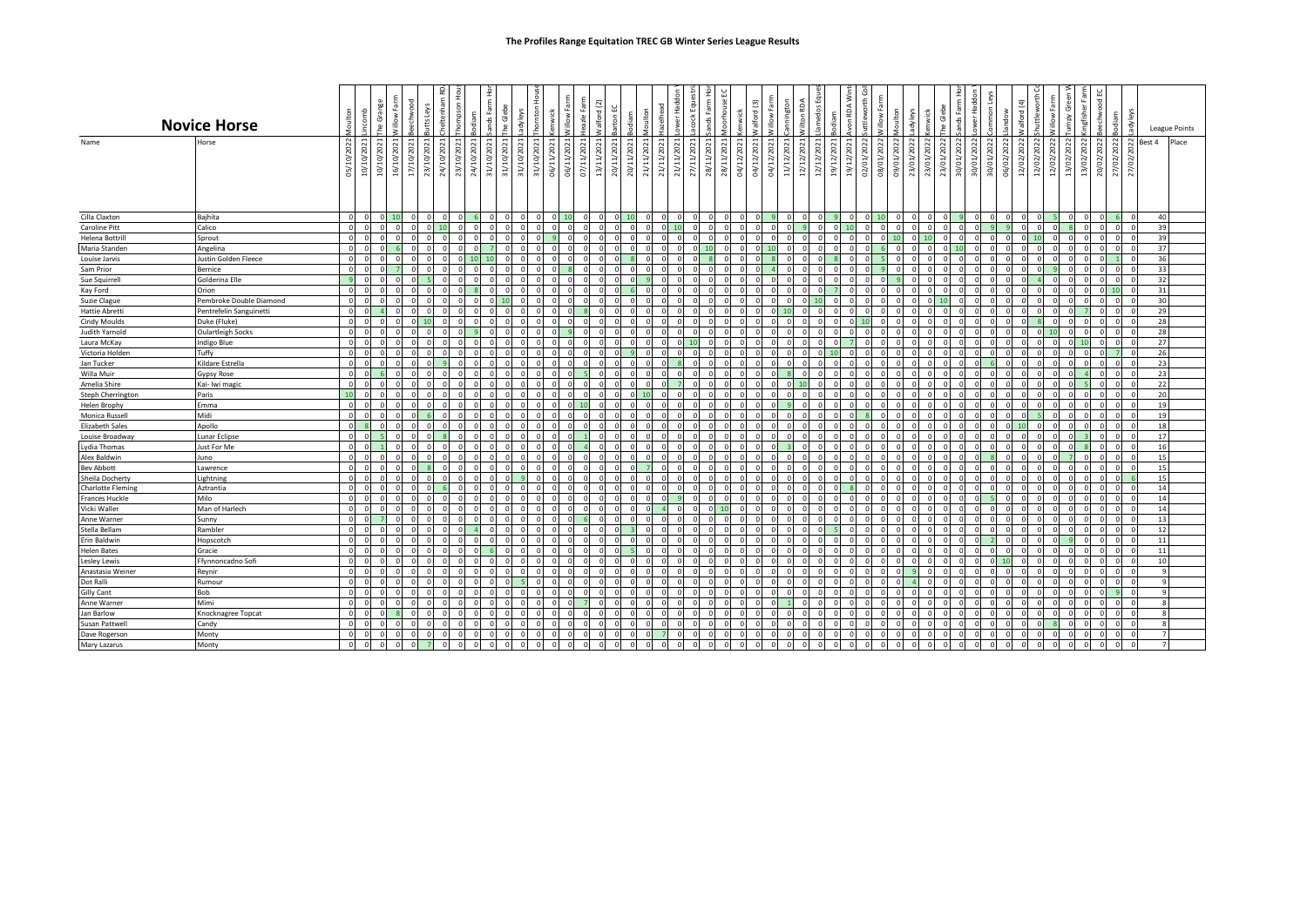| Teri Anne Morgan     | Tanni              |  |  |  |  |  |  |  |  |  |  |  |  |  |  |  |  |  |  | ΩL |  |  |  |  |  |  |
|----------------------|--------------------|--|--|--|--|--|--|--|--|--|--|--|--|--|--|--|--|--|--|----|--|--|--|--|--|--|
| Mary Bray            | Bramble            |  |  |  |  |  |  |  |  |  |  |  |  |  |  |  |  |  |  |    |  |  |  |  |  |  |
| Rebelah Spowage      | Efridís from Solva |  |  |  |  |  |  |  |  |  |  |  |  |  |  |  |  |  |  |    |  |  |  |  |  |  |
| Ros Jones            | Monkey             |  |  |  |  |  |  |  |  |  |  |  |  |  |  |  |  |  |  |    |  |  |  |  |  |  |
| <b>Wendy Corlett</b> | <b>Hamis</b>       |  |  |  |  |  |  |  |  |  |  |  |  |  |  |  |  |  |  |    |  |  |  |  |  |  |
| <b>Holly Seiver</b>  | Hillside Maximus   |  |  |  |  |  |  |  |  |  |  |  |  |  |  |  |  |  |  |    |  |  |  |  |  |  |
| Louise Jarvis        | Madge              |  |  |  |  |  |  |  |  |  |  |  |  |  |  |  |  |  |  |    |  |  |  |  |  |  |
| Heidi Lancefield     |                    |  |  |  |  |  |  |  |  |  |  |  |  |  |  |  |  |  |  |    |  |  |  |  |  |  |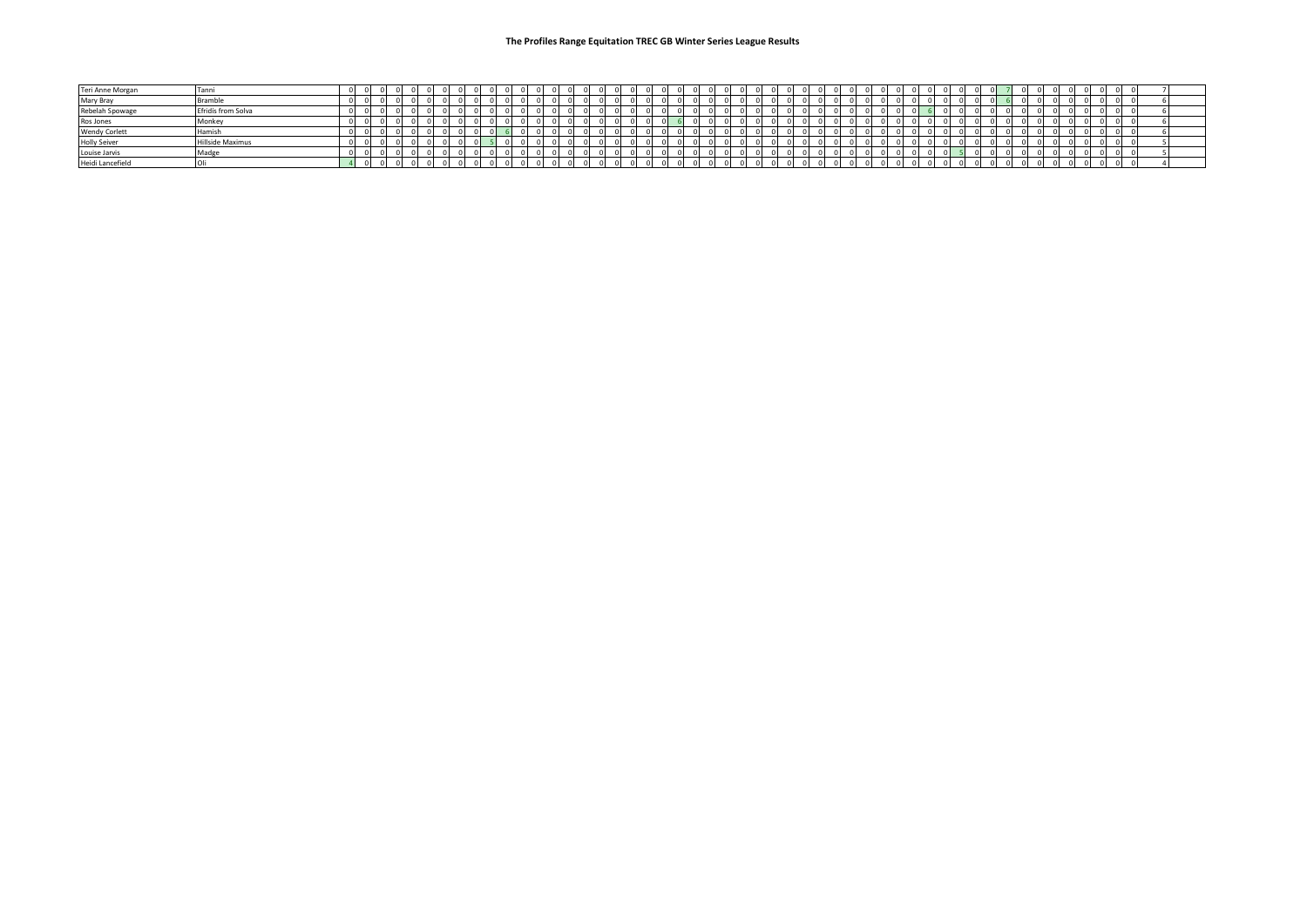|                          | <b>Newcomers</b>          | Aoult          | incomb     | The Grange   | Villow Farm | g         | 윤<br>heltenham<br>Leys<br>ť                                       | hompson Ho | odiam      | inds Farm      | Glebe<br>۹ē | <b>hornton</b> Hous<br>adyleys | wick         | Farm<br>$\mathsf{g}\vphantom{a}$ | Farm<br>leazle | Valford(2)   | arton <sub>EC</sub> | liton<br>ε                                            | azelhead   | ower Haddon | 효<br>οčκ   |          | loorhouse       | Valford(3)<br><b>cenwick</b> | Farm<br>$\mathbf{\tilde{s}}$<br>ŝ | cannington | Vilton RDA | lamedos Equ<br>odiam     | ≥<br>RDA <sup>'</sup> | uttleworth  | Farm<br>Villow | Moulton    | Glebe<br>vick<br>Ξ                | adyleys              | ands Farm Ho | mon        | ÷<br>$\pi$ | shuttleworth<br>Valford (4) | Villow Farm    | umpy Green | ingfisher Fa   | 2<br>eechwood | odiam        | adyleys    |        | League Points |
|--------------------------|---------------------------|----------------|------------|--------------|-------------|-----------|-------------------------------------------------------------------|------------|------------|----------------|-------------|--------------------------------|--------------|----------------------------------|----------------|--------------|---------------------|-------------------------------------------------------|------------|-------------|------------|----------|-----------------|------------------------------|-----------------------------------|------------|------------|--------------------------|-----------------------|-------------|----------------|------------|-----------------------------------|----------------------|--------------|------------|------------|-----------------------------|----------------|------------|----------------|---------------|--------------|------------|--------|---------------|
| Name                     | Horse                     | /10/2022<br>G) | 10/10/2021 | 10/10/2021   | 16/10/2021  | 17/10/202 | 24/10/2021<br>2021<br>$\overline{p}$<br>$\widetilde{\mathcal{E}}$ | 23/10/2021 | 24/10/2021 | 2021<br>31/10/ | 31/10/2021  | 31/10/2021<br>31/10/2021       | 06/11/2021   | 2021<br>ΈĻ<br>60                 | 07/11/2021     | 13/11/2021   | 20/11/2021          | S<br>202<br>21/11/<br>ਸ਼ੋ<br>$\widetilde{\mathrm{g}}$ | 21/11/2021 | 21/11/2021  | 27/11/2021 | 28/1     | 2021<br>28/11/2 | 04/12/2021<br>04/12/2021     | 202<br>04/12/                     | 11/12/2021 | 12/12/2021 | 12/12/2021<br>19/12/2021 | $\sim$<br>ி           | 02/01/202   | 08/01/2022     | 09/01/2022 | 2022<br>500<<br>23/01/2<br>23/01/ | 23/01/2022           | 30/01/2022   | 30/01/2022 | 06/02/     | 12/02/2022<br>202<br>12/02/ | 12/02/2022     | 13/02/2022 | 2022<br>13/02/ | 20/02/2022    | 27/02/2022   | 27/02/2022 | Best 4 | Place         |
| Maria Standen            | Angelina                  | $\Omega$       | $\Omega$   | $\Omega$     |             |           | $\Omega$                                                          |            |            |                | $\Omega$    | $\Omega$                       | $\Omega$     |                                  | $\mathbf{0}$   | $\Omega$     |                     |                                                       |            |             | $0$ 10     |          | $\Omega$        | $\Omega$                     |                                   |            | $\Omega$   |                          | $\Omega$              | $\mathbf 0$ |                |            |                                   | $\Omega$             | 10           |            | $\Omega$   | $\Omega$                    | $\overline{0}$ | $\circ$    |                | $\Omega$      |              |            | 38     |               |
| Kim Leney                | Flash                     | $\Omega$       |            |              |             |           |                                                                   |            |            |                |             |                                |              |                                  |                |              |                     |                                                       |            |             |            |          |                 |                              |                                   |            | $\Omega$   |                          |                       |             |                |            |                                   |                      |              |            | $\Omega$   |                             | $\Omega$<br>10 | $\Omega$   |                |               |              |            | 36     |               |
| <b>Caroline Pitt</b>     | Calico                    | $\Omega$       | $\Omega$   | $\Omega$     |             |           |                                                                   |            |            | $\Omega$       |             | $\Omega$                       | $\Omega$     | $\Omega$                         | $\Omega$       |              |                     | n                                                     |            |             |            | $\Omega$ |                 | $\Omega$                     | <sup>n</sup>                      |            |            |                          |                       |             | $\Omega$       |            |                                   | $\Omega$             |              |            | 10         | $\Omega$                    | $\Omega$       |            | $\Omega$       | $\Omega$      |              |            | 35     |               |
| Helena Bottrill          | Sprout                    | $\Omega$       |            | $\Omega$     |             |           |                                                                   |            |            |                |             | $\Omega$                       |              |                                  |                |              |                     | n                                                     |            |             |            |          |                 |                              |                                   |            |            |                          |                       |             | n              |            |                                   |                      |              |            | $\Omega$   |                             |                |            |                |               |              |            | 35     |               |
| Amy Boaler               | Tyan Razzmatazz           | $\Omega$       |            | $\Omega$     |             |           |                                                                   |            |            |                |             | $\Omega$                       |              |                                  |                |              |                     |                                                       |            |             |            |          |                 | $\Omega$                     |                                   |            |            |                          |                       |             |                |            |                                   | $\Omega$             |              |            | $\Omega$   |                             | $\Omega$       |            |                | $\Omega$      | $\sqrt{ }$   |            | 34     |               |
| Erin Baldwin             | Hopscotch                 | $\Omega$       |            | $\Omega$     |             |           |                                                                   |            |            | $\Omega$       | $\Omega$    | $\Omega$                       | n            | $\Omega$                         | $\Omega$       |              |                     | $\Omega$                                              |            |             |            |          |                 | $\Omega$                     | $\Omega$                          |            | $\Omega$   |                          |                       |             | $\Omega$       |            |                                   | $\Omega$             |              |            | $\Omega$   | $\Omega$                    | $\Omega$       | $\Omega$   | $\Omega$       | $\Omega$      | ſ            |            | 34     |               |
| Kay Ford                 | Orion                     | $\sqrt{ }$     |            | $\Omega$     |             |           |                                                                   |            |            |                |             | C                              |              |                                  |                |              |                     |                                                       |            |             |            |          |                 | $\mathcal{C}$                |                                   |            |            |                          |                       |             |                |            |                                   |                      |              |            | $\Omega$   |                             | $\Omega$       | $\Omega$   |                | $\Omega$      | 10           |            | 32     |               |
| Louise Jarvis            | Justin Golden Fleece      | $\Omega$       |            |              |             |           |                                                                   |            |            |                |             |                                | $\Omega$     |                                  |                |              |                     |                                                       |            |             |            |          |                 | $\Omega$                     |                                   |            |            |                          | n                     |             |                |            |                                   |                      |              |            | $\Omega$   | $\Omega$                    | $\Omega$       | $\Omega$   |                | $\Omega$      |              |            | 32     |               |
| Victoria Holden          | Tuffy                     | $\sqrt{2}$     |            |              |             |           |                                                                   |            |            |                |             |                                |              |                                  |                |              |                     |                                                       |            |             |            |          |                 |                              |                                   |            |            |                          |                       |             |                |            |                                   |                      |              |            |            |                             |                |            |                |               |              |            | 31     |               |
| Amelia Shire             | Kai- Iwi magic            | $\circ$        |            |              |             |           |                                                                   |            |            | $\Omega$       |             |                                |              |                                  |                |              |                     |                                                       |            |             |            |          |                 |                              |                                   |            | 10         |                          |                       |             |                |            |                                   |                      |              |            | $\Omega$   |                             |                | O          |                |               |              |            | 28     |               |
| Hattie Abretti           | Pentrfelin Sanguinetti    | $\circ$        |            |              |             |           |                                                                   |            |            | $\Omega$       | $\Omega$    | $\sqrt{ }$                     |              |                                  |                |              |                     |                                                       |            |             |            |          |                 | £                            |                                   |            |            |                          |                       |             |                |            |                                   |                      |              |            | $\Omega$   | $\Omega$                    | $\Omega$       |            |                | $\Omega$      |              |            | 28     |               |
| <b>Cindy Moulds</b>      | Duke                      | $\Omega$       | $\Omega$   | $\Omega$     |             |           |                                                                   |            |            |                | $\Omega$    | $\Omega$                       |              |                                  | $\Omega$       |              |                     | $\Omega$                                              |            |             |            |          |                 | $\Omega$                     |                                   |            | $\Omega$   |                          |                       |             |                |            |                                   | $\Omega$             |              |            | $\Omega$   |                             | <b>Q</b>       | $\Omega$   |                | $\Omega$      | $\Omega$     |            | 26     |               |
| Claire M Baker           | Annie                     | $\alpha$       |            |              |             |           |                                                                   |            |            |                |             |                                |              |                                  |                |              |                     |                                                       |            |             |            |          |                 |                              |                                   |            |            |                          |                       |             |                |            |                                   |                      |              |            |            |                             | $\Omega$       |            |                |               |              |            | 26     |               |
| <b>Gilly Cant</b>        | Bob                       | $\Omega$       |            | $\Omega$     |             |           |                                                                   |            |            |                |             | $\Omega$                       | $\Omega$     |                                  | $\Omega$       |              |                     |                                                       |            |             |            |          |                 | $\Omega$                     | $\Omega$                          |            |            |                          |                       |             | $\Omega$       |            |                                   |                      |              |            | $\Omega$   | $\Omega$                    | $\Omega$       | $\Omega$   | $\Omega$       | $\Omega$      |              |            | 25     |               |
| Lydia Thomas             | Just For Me               | $\Omega$       |            |              |             |           |                                                                   |            |            | $\Omega$       |             |                                | $\Omega$     |                                  |                | c            |                     |                                                       |            |             |            |          |                 | $\Omega$                     |                                   |            |            |                          |                       |             |                |            |                                   |                      |              |            | $\Omega$   |                             |                |            |                |               |              |            | 25     |               |
| Louise Broadway          | Lunar Eclipse             | $\Omega$       |            |              |             |           |                                                                   |            |            |                |             |                                |              |                                  |                |              |                     |                                                       |            |             |            |          |                 |                              |                                   |            |            |                          |                       |             |                |            |                                   |                      |              |            |            |                             | C              |            |                |               |              |            | 24     |               |
| Susan Pattwell           | Candy                     | $\sqrt{ }$     |            |              |             |           |                                                                   |            |            |                | O           | C                              |              |                                  |                |              |                     |                                                       |            |             |            |          |                 |                              |                                   |            |            |                          |                       |             |                |            |                                   |                      |              |            | $\Omega$   |                             |                |            |                |               |              |            | 22     |               |
| Laura McKay              | <b>Indigo Blue</b>        | $\Omega$       |            |              |             |           |                                                                   |            |            | $\Omega$       |             |                                | n            |                                  |                |              |                     |                                                       |            |             |            |          |                 |                              |                                   |            |            |                          |                       |             |                |            |                                   |                      |              |            | $\Omega$   |                             | $\Omega$       |            |                |               |              |            | 21     |               |
| Suzie Clague             | Pembroke Double Diamond   | $\Omega$       |            | $\Omega$     |             |           | $\Omega$                                                          |            |            | $\Omega$       |             | $\Omega$                       |              |                                  | $\Omega$       |              |                     | $\Omega$                                              |            |             |            |          | $\Omega$        | $\Omega$                     | $\Omega$                          |            |            |                          |                       |             | $\Omega$       |            |                                   |                      |              |            | $\Omega$   | $\Omega$                    | $\Omega$       |            |                | $\Omega$      | r            |            | 20     |               |
| Fiona Dillon             | Hugo                      | $\Omega$       | $\Omega$   | $\Omega$     |             |           | $\Omega$                                                          |            |            | $\Omega$       |             | $\Omega$                       | U            |                                  |                |              |                     |                                                       |            |             |            |          |                 | <b>C</b>                     |                                   |            | $\Omega$   |                          |                       |             |                |            |                                   | $\Omega$             |              |            |            |                             | $\Omega$       | $\Omega$   |                | $\Omega$      | $\Omega$     |            | 19     |               |
| Judith Yarnold           | <b>Oulartleigh Socks</b>  | $\circ$        |            | $\Omega$     |             |           | $\Omega$                                                          |            |            | $\Omega$       |             | $\Omega$                       |              |                                  | $\Omega$       |              |                     | $\Omega$                                              |            |             | $\Omega$   |          |                 | $\Omega$                     | $\Omega$                          |            | $\Omega$   |                          | $\Omega$              |             |                |            |                                   | $\Omega$             |              |            | $\Omega$   | $\Omega$                    | $\Omega$       | $\Omega$   | $\Omega$       | $\Omega$      | $\mathsf{C}$ |            | 19     |               |
| Alex Baldwin             | Juno                      | $\Omega$       |            | $\Omega$     |             |           |                                                                   |            |            |                | $\Omega$    | $\Omega$                       | <sup>n</sup> |                                  | $\Omega$       |              |                     | $\Omega$                                              |            |             |            |          |                 | $\Omega$<br>n                | $\Omega$                          |            |            |                          |                       |             |                |            |                                   | n                    |              |            | $\Omega$   | $\Omega$                    | $\Omega$       | $\Omega$   | $\Omega$       | $\Omega$      | $\Omega$     |            | 17     |               |
| Heidi Lancefield         | Oli                       | 10             |            |              |             |           |                                                                   |            |            |                |             |                                |              |                                  |                |              |                     |                                                       |            |             |            |          |                 |                              |                                   |            |            |                          |                       |             |                |            |                                   |                      |              |            | $\Omega$   |                             |                |            |                |               |              |            | 16     |               |
| Georgia Smith            | Misty                     | $\Omega$       |            | c            |             |           |                                                                   |            |            |                |             |                                |              |                                  |                |              |                     |                                                       |            |             |            |          |                 |                              |                                   |            |            |                          |                       |             |                |            |                                   |                      |              |            |            | n                           | $\sqrt{ }$     |            |                |               |              |            | 15     |               |
| Cecilia Harrington       | Kizzy                     | $\Omega$       |            |              |             |           |                                                                   |            |            | $\Omega$       |             |                                |              |                                  |                |              |                     |                                                       |            |             |            |          |                 |                              |                                   |            | $\Omega$   |                          |                       |             |                |            |                                   |                      |              |            | $\Omega$   |                             |                |            | $\Omega$       |               |              |            | 14     |               |
| <b>Charlotte Fleming</b> | Aztrantia                 | $\Omega$       |            | $\mathsf{r}$ |             |           |                                                                   |            |            | $\Omega$       |             |                                |              | $\Omega$                         |                |              |                     |                                                       |            |             |            |          |                 | $\mathbf{r}$                 |                                   |            |            |                          |                       |             |                |            |                                   |                      |              |            | $\Omega$   | $\Omega$                    | $\Omega$       |            | $\Omega$       | $\Omega$      |              |            | 14     |               |
| Elizabeth Sales          | Apollo                    | $\Omega$       |            | $\Omega$     |             |           |                                                                   |            |            |                | $\Omega$    | $\Omega$                       |              |                                  |                |              |                     | $\Omega$                                              |            |             |            |          |                 |                              | $\Omega$                          |            |            |                          |                       |             | $\Omega$       |            |                                   | $\Omega$             |              |            |            |                             | $\Omega$       |            | $\Omega$       | $\Omega$      | $\Omega$     |            | 14     |               |
| Jan Tucker               | Kilate Estrella           | $\circ$        |            | $\Omega$     |             |           | $\Omega$                                                          |            |            | $\Omega$       |             | $\Omega$                       | $\Omega$     | $\Omega$                         | $\Omega$       |              |                     |                                                       |            |             | $\Omega$   |          |                 | $\Omega$                     | $\Omega$                          |            | $\Omega$   |                          |                       |             | $\Omega$       |            |                                   | $\Omega$             |              |            | $\Omega$   | $\Omega$                    | $\Omega$       | ΩI         | $\Omega$       | $\Omega$      | $\Omega$     |            | 14     |               |
| Monica Russell           | Midi                      | $\Omega$       |            | $\Omega$     |             |           |                                                                   |            |            | $\Omega$       |             | $\Omega$                       | <sup>n</sup> |                                  |                |              |                     | $\Omega$                                              |            |             | $\Omega$   |          |                 | $\Omega$                     | $\Omega$                          |            |            |                          |                       |             | $\Omega$       |            |                                   |                      |              |            | $\Omega$   |                             |                |            |                | $\Omega$      |              |            | 13     |               |
| Olwen Law                | Dillon (Lacka Mist)       | $\Omega$       |            | n            |             |           |                                                                   |            |            |                |             |                                |              |                                  |                |              |                     |                                                       |            |             |            |          |                 |                              |                                   |            |            |                          |                       |             |                |            |                                   |                      |              |            | $\Omega$   |                             |                |            |                |               |              |            | 10     |               |
| Ros Jones                | Monkey                    | $\Omega$       |            | $\Omega$     |             |           |                                                                   |            |            | $\Omega$       |             |                                |              |                                  |                |              |                     |                                                       |            |             |            |          |                 | <b>C</b>                     |                                   |            |            |                          | n                     |             |                |            |                                   |                      |              |            | $\Omega$   | $\Omega$                    | $\Omega$       |            |                | $\Omega$      |              |            |        |               |
| Jo Boraston              | Melody                    | $\Omega$       |            | ſ            |             |           |                                                                   |            |            |                | $\Omega$    | $\Omega$                       |              |                                  |                |              |                     |                                                       |            |             |            |          |                 |                              |                                   |            |            |                          |                       |             |                |            |                                   |                      |              |            | $\Omega$   |                             |                | $\Omega$   |                |               |              |            |        |               |
| <b>Kim Lenev</b>         | Harry                     | $\Omega$       | $\Omega$   | $\Omega$     |             |           | $\Omega$<br>$\Omega$                                              |            |            | $\Omega$       | $\Omega$    | $\Omega$                       | $\Omega$     | $\Omega$                         | $\Omega$       | $\mathsf{r}$ |                     |                                                       |            |             | $\Omega$   | $\Omega$ | $\Omega$        | $\Omega$                     | $\Omega$                          | $\Omega$   | $\Omega$   |                          | $\Omega$              | $\Omega$    | $\Omega$       |            |                                   | $\Omega$<br>$\Omega$ |              |            | $\Omega$   | $\Omega$                    | $\Omega$       | $\Omega$   | $\Omega$       | $\Omega$      | ſ            |            | 8      |               |
| Louise Jarvis            | Madge                     | $\Omega$       |            | $\mathsf{C}$ |             |           |                                                                   |            |            | $\Omega$       |             |                                |              |                                  |                |              |                     |                                                       |            |             |            |          |                 |                              |                                   |            |            |                          |                       |             |                |            |                                   |                      |              |            | $\Omega$   |                             | $\sqrt{ }$     |            | $\Omega$       |               |              |            |        |               |
| <b>Wendy Corlett</b>     | Hamish                    | $\Omega$       | $\Omega$   | $\Omega$     |             |           | $\Omega$                                                          |            |            |                |             | $\Omega$                       | $\Omega$     | $\Omega$                         | $\Omega$       | $\Omega$     |                     | $\Omega$                                              |            |             | $\Omega$   |          | $\Omega$        | $\Omega$                     | $\Omega$                          |            | $\Omega$   | $\Omega$                 | $\Omega$<br>$\Omega$  |             | $\Omega$       |            |                                   | $\Omega$             | $\epsilon$   |            | $\Omega$   | $\Omega$                    | $\Omega$       | $\Omega$   | $\Omega$       | $\Omega$      | $\Omega$     |            |        |               |
| <b>Helen Turner</b>      | Hilgarth William Scarlett | $\Omega$       | $\Omega$   | $\Omega$     |             |           | $\Omega$                                                          |            |            | n              | $\Omega$    | $\Omega$                       | $\Omega$     | $\Omega$                         | $\Omega$       |              |                     | n                                                     |            |             | n          |          |                 | $\Omega$                     | $\Omega$                          |            | $\Omega$   | c                        |                       |             | $\Omega$       |            |                                   | $\Omega$             |              |            | $\Omega$   | $\Omega$                    | $\Omega$       | $\Omega$   | $\Omega$       | $\Omega$      | $\mathsf{r}$ |            |        |               |
| Lorraine Gilbert         | Banjo                     | $\Omega$       |            | $\Omega$     |             |           |                                                                   |            |            |                |             | $\Omega$                       |              |                                  |                |              |                     | $\Omega$                                              |            |             |            |          |                 | $\mathcal{L}$                | $\Omega$                          |            |            |                          | $\Omega$              |             | $\Omega$       |            |                                   |                      |              |            | $\Omega$   |                             | $\Omega$       | $\Omega$   | $\Omega$       | $\Omega$      | $\Omega$     |            |        |               |
| Rebkah Spowage           | Efridís from Solva        | $\Omega$       | $\Omega$   |              |             |           |                                                                   |            |            | $\Omega$       |             |                                | n            |                                  |                |              |                     |                                                       |            |             |            |          |                 | <b>C</b>                     |                                   |            |            |                          | $\Omega$<br>$\Omega$  |             |                |            |                                   |                      |              |            | $\Omega$   |                             | $\Omega$       | $\Omega$   | $\Omega$       | $\Omega$      | $\sqrt{ }$   |            |        |               |
| Mary Bray                | Bramble                   | $\circ$        | $\Omega$   | $\Omega$     |             |           |                                                                   |            |            | $\Omega$       | $\Omega$    | $\Omega$                       |              |                                  |                |              |                     |                                                       |            |             |            |          |                 |                              |                                   |            |            |                          |                       |             |                |            |                                   |                      |              |            |            |                             | $\Omega$       |            |                |               |              |            |        |               |